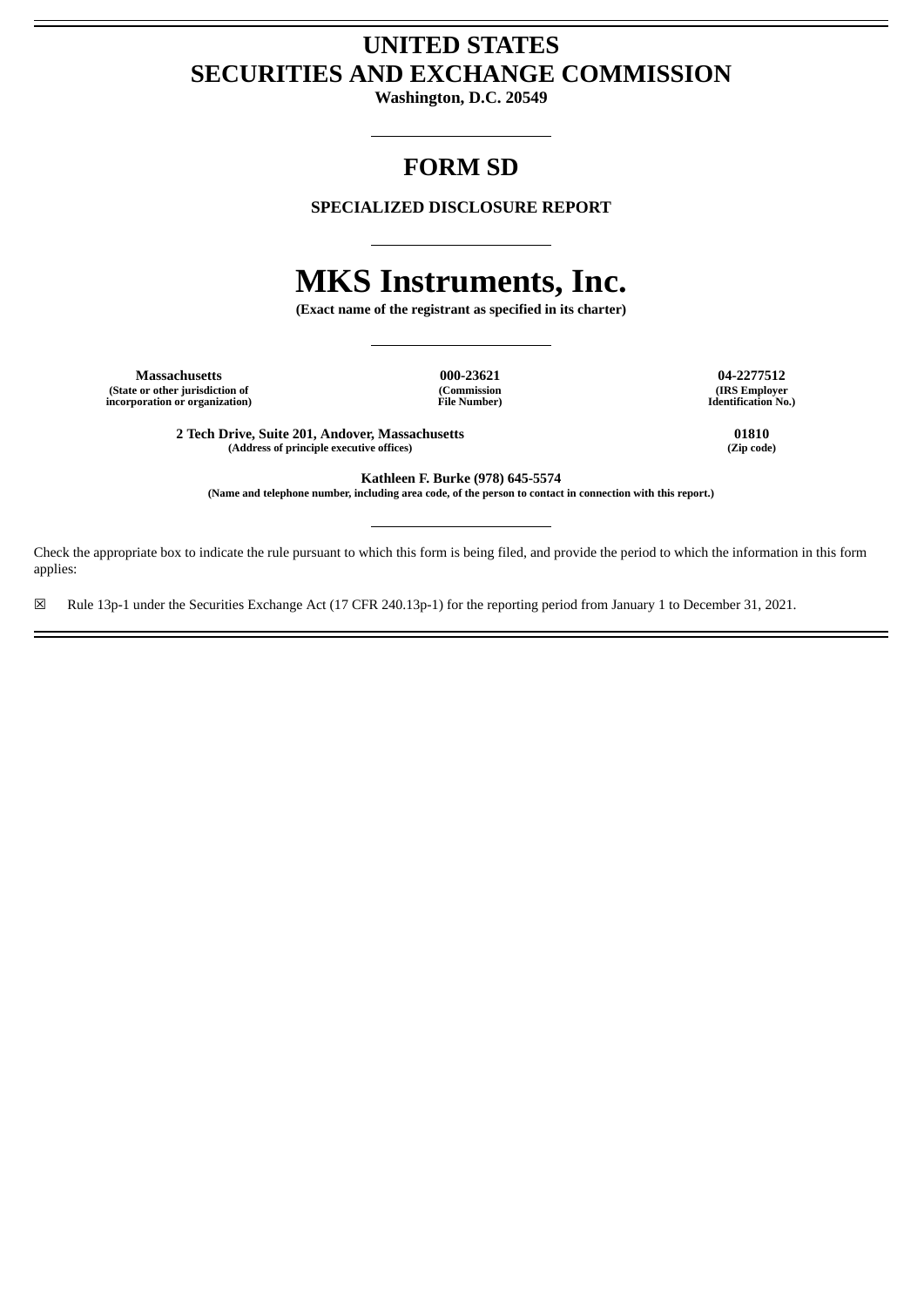# **Section 1 – Conflict Minerals Disclosure**

# **Item 1.01 – Conflict Minerals Disclosure and Report**

# **Conflict Minerals Disclosure**

MKS Instruments, Inc. ("MKS" or the "Company") has determined that gold, columbite-tantalite (coltan), cassiterite and wolframite, including their derivatives, tantalum, tin and tungsten ("Conflict Minerals"), are necessary to the functionality or production of products manufactured or contracted to be manufactured by MKS.

MKS conducted in good faith a country of origin inquiry regarding Conflict Minerals in its products which was reasonably designed to determine if any of the Conflict Minerals originated in the Democratic Republic of the Congo or an adjoining country ("Covered Countries"), or from recycled or scrap sources.

MKS has determined that it is required to file, and has filed, a Conflict Minerals Report describing its reasonable country of origin inquiry and due diligence efforts on the source and chain of custody of the Conflict Minerals in its products. The Conflict Minerals Report is provided as Exhibit 1.01 to this Form SD and is publicly available on MKS' website at http://www.mksinst.com/docs/ur/MKS-ConflictMineralsReport.pdf.

# **Item 1.02 – Exhibit**

MKS' Conflict Minerals Report for the calendar year ended December 31, 2021 is filed as Exhibit 1.01 to this Form SD.

**Section 2 – Exhibits Item 2.01 – Exhibits**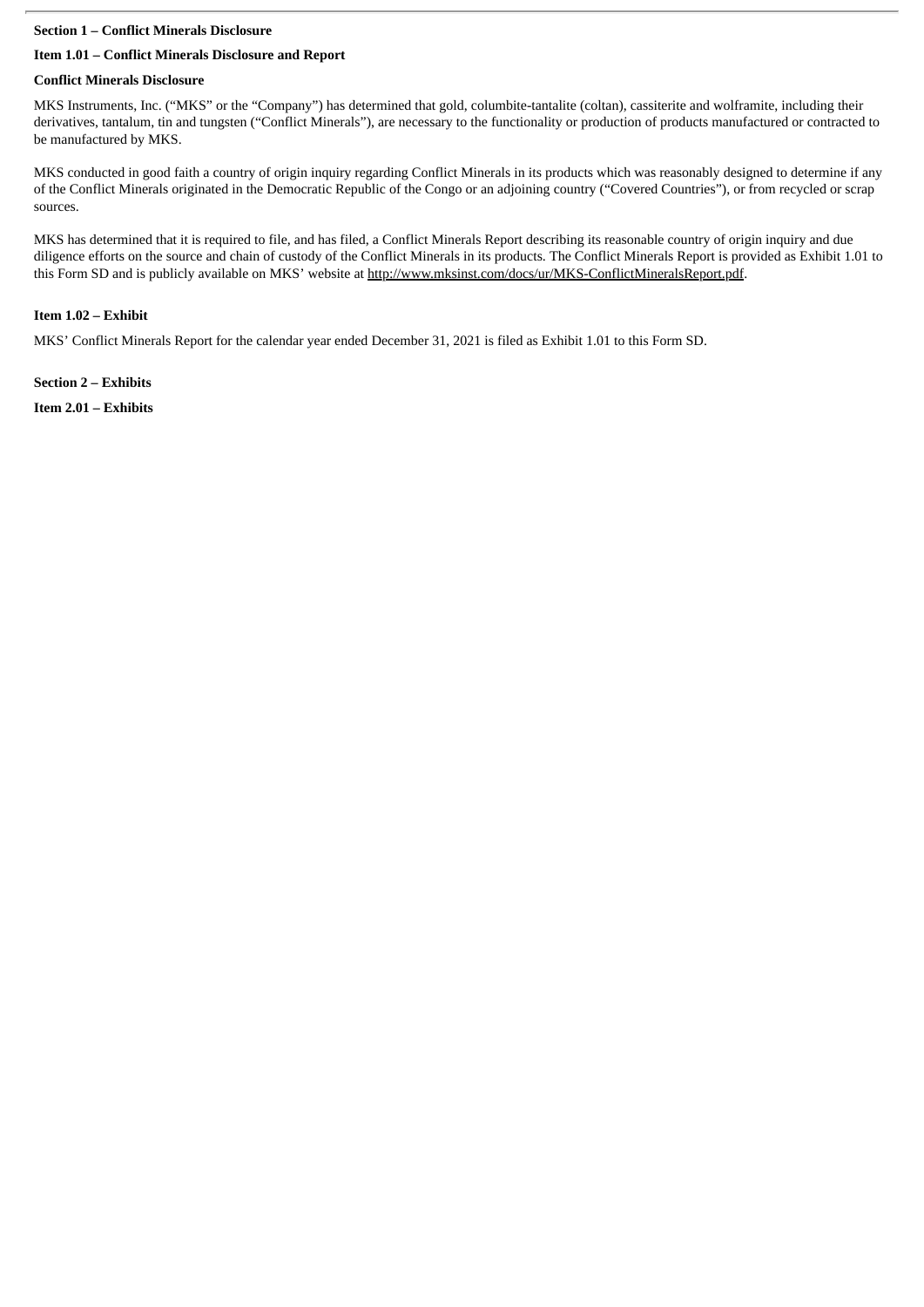| Exhibit<br><b>Number</b> | <b>Description</b>                                                       |
|--------------------------|--------------------------------------------------------------------------|
| 1.01                     | Conflict Minerals Report as required by Items 1.01 and 1.02 of this Form |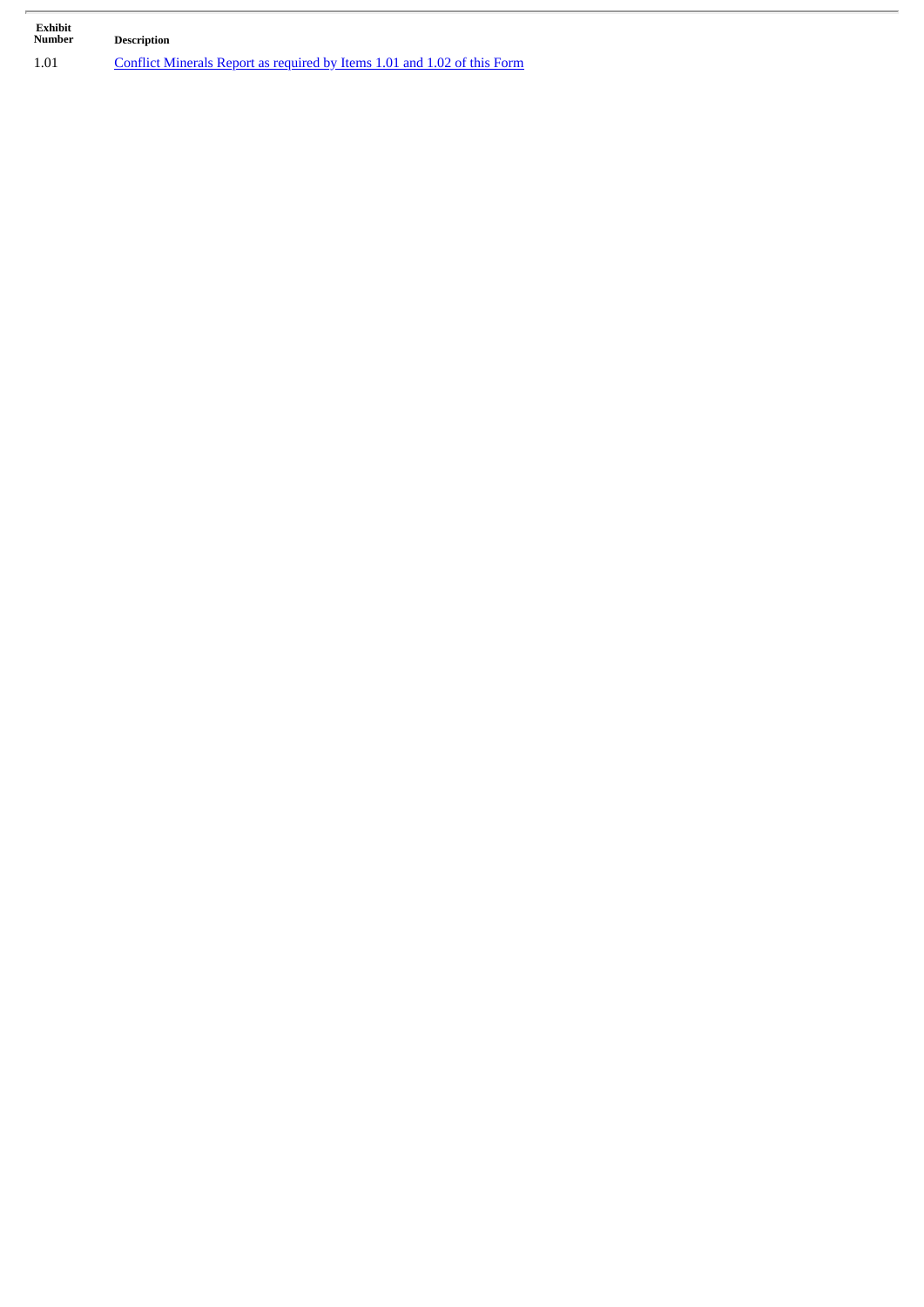# **SIGNATURES**

Pursuant to the requirements of the Securities Exchange Act of 1934, the registrant has duly caused this report to be signed on its behalf by the duly authorized undersigned.

# **MKS INSTRUMENTS, INC.**

/s/ Kathleen F. Burke May 26, 2022

Kathleen F. Burke Senior Vice President, General Counsel & Secretary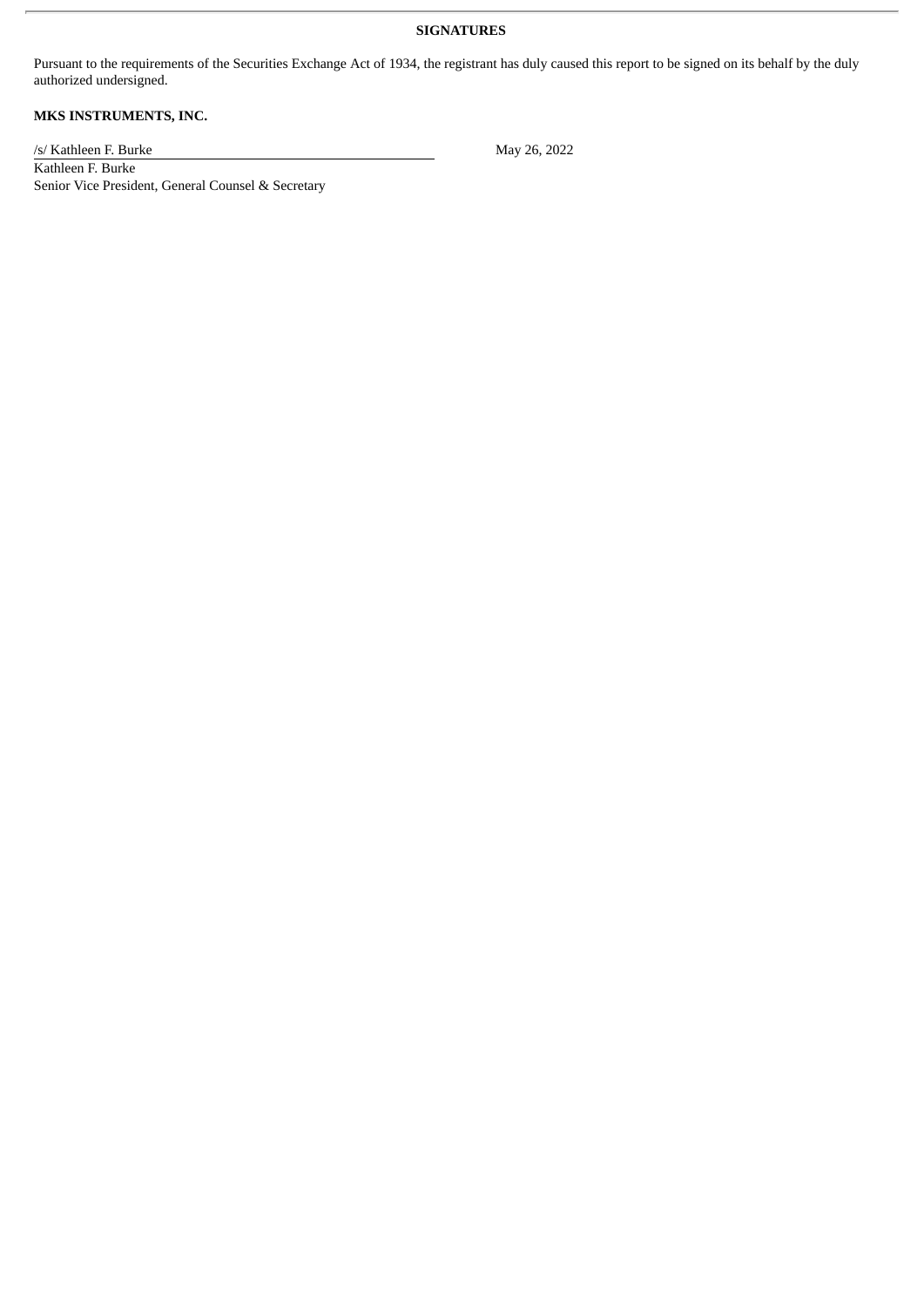# **MKS INSTRUMENTS, INC. Conflict Minerals Report For the Year Ended December 31, 2021**

#### <span id="page-4-0"></span>**Special Note Regarding Forward-Looking Statements**

This report contains "forward-looking statements" within the meaning of the Private Securities Litigation Reform Act of 1995, Section 27A of the Securities Act of 1933, as amended, and Section 21E of the Securities Exchange Act of 1934, as amended (Exchange Act). These forward-looking statements reflect management's current opinions and are subject to certain risks and uncertainties that could cause actual results to differ materially from those stated. MKS assumes no obligation to update this information. Risks and uncertainties include, but are not limited to, those discussed in the section entitled "Risk Factors" found in the Company's most recent Annual Report on Form 10-K and any subsequent Quarterly Reports on Form 10-Q, as filed with the Securities and Exchange Commission (SEC).

#### **Summary of the Conflict Minerals Rule**

This report for the year ended December 31, 2021 is included to comply with Rule 13p-1 under the Exchange Act (the Conflict Minerals Rule), which was adopted by the SEC to implement reporting and disclosure requirements related to Conflict Minerals as directed by the Dodd-Frank Wall Street Reform and Consumer Protection Act of 2010 (Dodd-Frank Act). The Conflict Minerals Rule imposes certain reporting obligations on a company that files reports with the SEC under Sections 13(a) and 15(d) of the Exchange Act (a public company), whose manufactured products contain Conflict Minerals which are necessary to the functionality or production of its products. Conflict minerals are defined as gold, columbite-tantalite (coltan), cassiterite and wolframite, including their derivatives, tantalum, tin and tungsten (Conflict Minerals).

If a public company cannot establish that the Conflict Minerals originated from sources other than the Democratic Republic of the Congo or an adjoining country (the Covered Countries), or from recycled and scrap sources, it must submit a Form SD which describes the reasonable country of origin inquiry completed.

If a public company has reason to believe that any of the Conflict Minerals in its supply chain may have originated in the Covered Countries, or if it is unable to determine the country of origin of those Conflict Minerals, then that company must exercise due diligence on the Conflict Minerals' source and chain of custody. The company must annually submit a report to the SEC that includes a description of those due diligence measures (Conflict Minerals Report).

#### **1. Company Overview**

This report has been prepared by management of MKS Instruments, Inc. (herein referred to as "MKS," the "Company," "we," "us," or "our"). The information includes the activities of MKS and all of its subsidiaries, except, in accordance with SEC rules, products manufactured by Photon Control Inc. ("Photon Control"), which we acquired in July 2021, have been excluded.

Founded in 1961, MKS is a global provider of instruments, systems, subsystems and process control solutions that measure, monitor, deliver, analyze, power and control critical parameters of advanced manufacturing processes to improve process performance and productivity for its customers. MKS' products are derived from its core competencies in pressure measurement and control, flow measurement and control, gas and vapor delivery, gas composition analysis, electronic control technology, reactive gas generation and delivery, power generation and delivery, vacuum technology, temperature sensing, lasers, photonics, optics, precision motion control, vibration control and laser-based manufacturing systems solutions. MKS also provides services relating to the maintenance and repair of its products, installation services and training. The Company primarily serves the semiconductor, advanced electronics and specialty industrial markets. MKS employs approximately 6,000 individuals.

MKS has three reportable segments—the Vacuum Solutions Division ("VSD") segment, the Photonics Solutions Division ("PSD") segment and the Equipment Solutions Division ("ESD") segment. The VSD segment provides a broad range of instruments, components and subsystems, which are derived from MKS' core competencies in pressure measurement and control, flow measurement and control, gas and vapor delivery, gas composition analysis, electronic control technology, reactive gas generation and delivery, power generation and delivery and vacuum technology. The PSD segment provides a broad range of instruments, components and subsystems, which are derived from MKS' core competencies in lasers, photonics, optics, temperature sensing, precision motion control and vibration control. The ESD segment provides a range of laser-based systems and test products, including laser-based systems for printed circuit board (PCB) manufacturing, which includes flexible interconnect PCB processing systems and highdensity interconnect solutions for rigid PCB manufacturing and substrate processing, and multi-layer ceramic capacitor test systems.

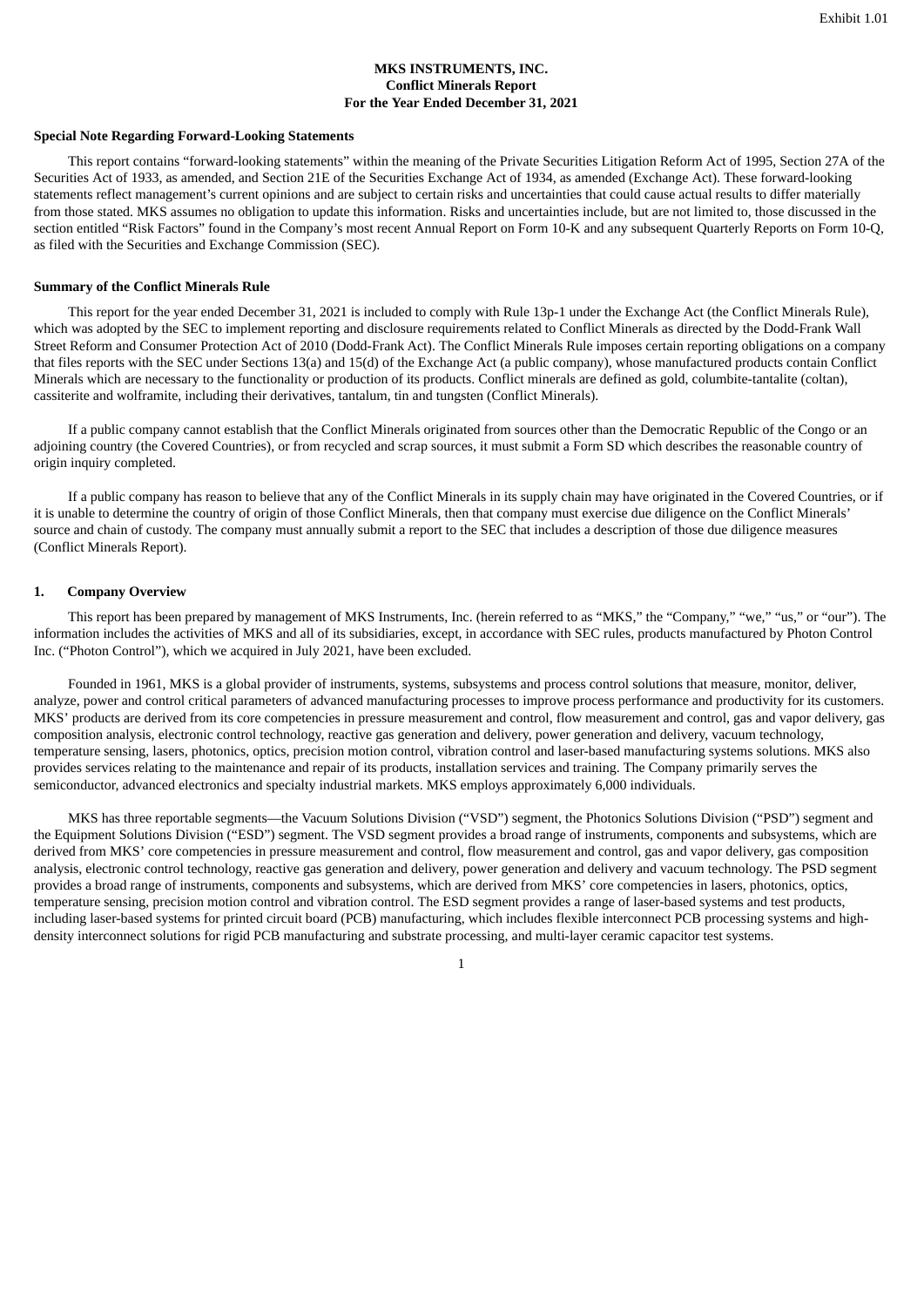MKS' product portfolio includes more than 30,000 products. MKS' products are used in diverse markets, applications and processes. We primarily serve the semiconductor, advanced electronics and specialty industrial markets. Our semiconductor market primarily relates to products used in major semiconductor processing steps, such as depositing thin films of material onto silicon wafer substrates, etching, cleaning, lithography, metrology and inspection. A significant portion of our sales is anticipated to continue to be derived from products sold to semiconductor capital equipment manufacturers and semiconductor device manufacturers. Our advanced electronics market primarily relates to sales of products for PCB manufacturing, solar, display and electronic component applications. These applications include flexible and rigid PCB processing/fabrication, glass coating and electronic thin films. Electronic thin films are a primary component of numerous electronic products, including flat panel displays, light emitting diodes, solar cells and data storage media. Our specialty industrial market primarily relates to sales of products for industrial, life and health sciences and research and defense applications. Industrial technologies encompasses a wide range of diverse applications, such as laser marking, measurement and scribing, natural gas and oil production and environmental monitoring. Our products for life and health sciences are used in a diverse array of applications, including bioimaging, medical instrument sterilization, medical device manufacturing, analytical, diagnostic and surgical instrumentation, consumable medical supply manufacturing and pharmaceutical production. In addition, our products for research and defense are sold to government, university and industrial laboratories for applications involving research and development in materials science, physical chemistry, photonics, optics and electronics materials. Our products are also sold for monitoring and defense applications, including surveillance, imaging and infrastructure protection.

Except for certain metal product lines (e.g. fittings, flanges, lenses, certain mirrors, tubing, etc.), virtually all of the products MKS manufactures or contracts to manufacture include tin, gold, tantalum and/or tungsten. As a result, Conflict Minerals are found in almost all of our products.

# **Supply Chain**

With such an extensive product portfolio, our supply chain is highly complex. In 2021, MKS and its subsidiaries purchased supplies from over 2,700 suppliers across the world. In addition to dealing with a very large number of suppliers, MKS deals with multiple tiers of suppliers. We are many steps removed from the mining of Conflict Minerals and the smelting and refining of raw ores. We do not buy raw ore or unrefined Conflict Minerals or make purchases from the Covered Countries. We also do not buy directly from smelters or refiners. The smelters and refiners are in the best position in our supply chain to know the origin of the ores. For these reasons, the process of mapping our end-to-end supply chain is extremely onerous.

In order to comply with the Conflict Minerals Rule, we rely on our direct suppliers to provide information on the origin of the Conflict Minerals contained in components and materials supplied to us, including sources of Conflict Minerals that are supplied to them from lower tier suppliers. Our outreach efforts for the past nine years are summarized below:

- For 2013, we believed a reasonable approach was to conduct a survey of the suppliers who represented the majority of our expenditures in that year. We sent a survey to 514 of our direct suppliers representing in excess of 77% of our 2013 expenditures.
- For 2014, we expanded our supplier outreach efforts by contacting 957 of our direct suppliers representing in excess of 80% of our 2014 expenditures.
- In 2015, we expanded our supplier outreach efforts again, contacting over 1,400 of our direct suppliers and many more manufacturers represented by distributors, representing over 99% of our 2015 expenditures.
- In 2016, we contacted over 3,500 of our direct suppliers representing 99% of our 2016 expenditures.
- In 2017, we contacted over 3,400 of our direct suppliers representing 99.5% of our 2017 expenditures.
- In 2018, we contacted over 3,800 of our direct suppliers representing 99.8% of our 2018 expenditures.
- In 2019, we engaged a third-party service provider, Source Intelligence, to contact over 4,400 of our direct suppliers representing 100% of our 2019 expenditures.
- In 2020, we developed a more robust system to track our suppliers, resulting in the elimination of a significant number of duplicate and non-inventory suppliers from our total supplier count. We reengaged Source Intelligence to contact over 3,300 of our direct suppliers representing 100% of our 2020 expenditures. We received responses from 63% of our suppliers, a 9% increase compared to 2019.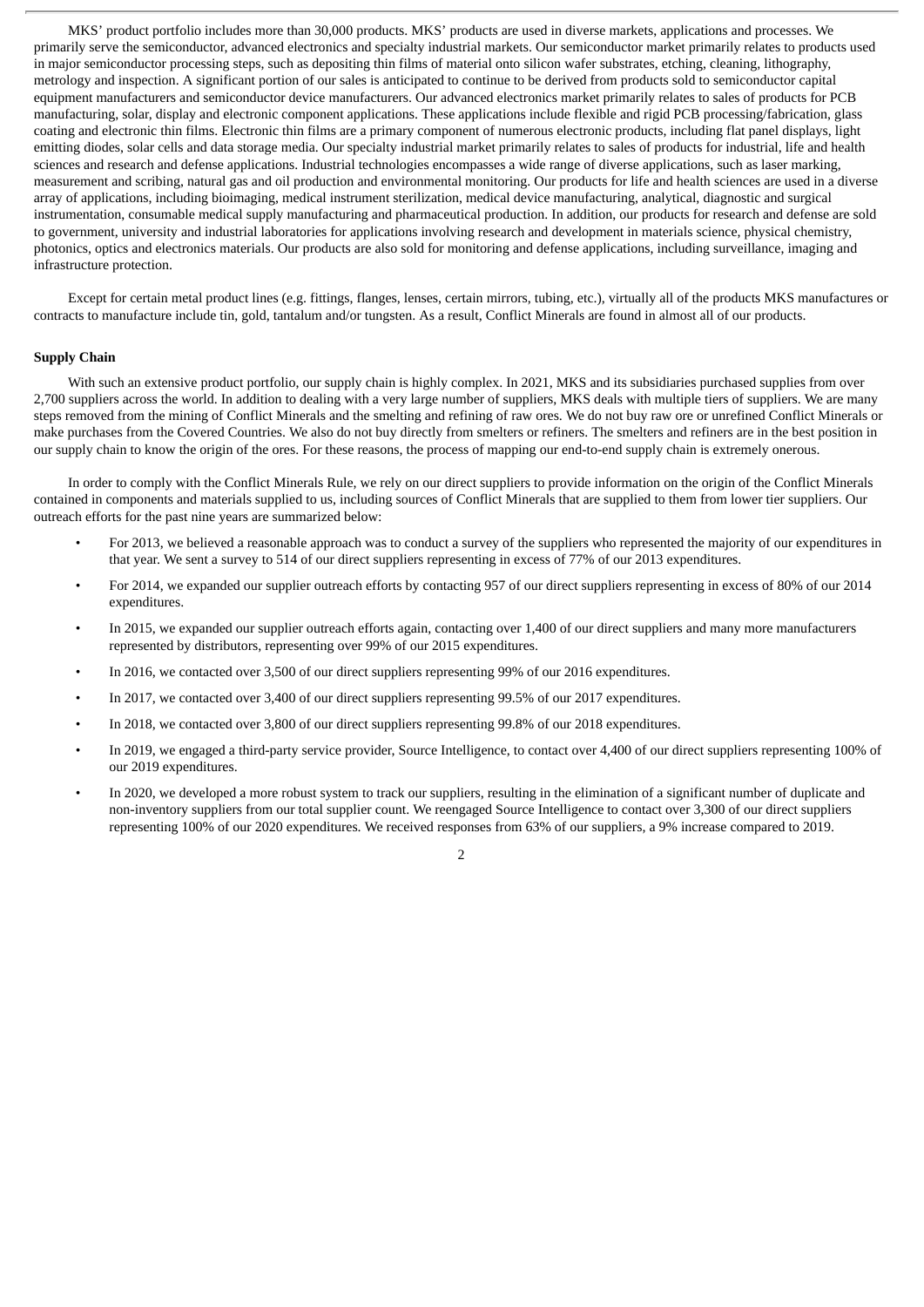- In 2021, we improved the categorization of our spend data, resulting in the elimination of additional non-inventory suppliers. We reengaged Source Intelligence to contact over 2,700 of our direct suppliers representing 100% of our 2021 expenditures. We received responses from 69% of our suppliers, a 6% increase compared to 2020.
- Each year we, or our third-party service provider, then followed up with electronic reminders and telephone calls to request suppliers complete the surveys.

Despite having conducted a good faith reasonable country of origin inquiry, we are unable to determine the origin of all of the Conflict Minerals in our products. Due to the complexity of our broad product portfolio and supply chain, it will take additional time for many of our suppliers to verify the origin of the Conflict Minerals in the products they supply to us. We continue to engage with each of these suppliers and they in turn continue to engage with their suppliers. We hope that with additional time, these outreach efforts will result in greater transparency into our supply chain. In addition, Source Intelligence confirmed that certain Conflict Minerals in our products likely originated in the Covered Countries. For these reasons, we are required under the Conflict Minerals Rule to submit to the SEC a Conflict Minerals Report as an exhibit to Form SD. This report must include:

- a description of the measures we took to exercise due diligence on the Conflict Minerals' source and chain of custody,
- a description of the products manufactured or contracted to be manufactured that are not "DRC conflict free" (i.e. products containing minerals that finance armed groups in the Covered Countries),
- the facilities used to process the Conflict Minerals,
- the country of origin of the Conflict Minerals, and
- the efforts to determine the mine or location of origin.

In accordance with The Organisation for Economic Co-operation and Development (OECD) Guidance and the Conflict Minerals Rule, this report is available on our website http://www.mksinst.com/docs/ur/MKS-ConflictMineralsReport.pdf

# **Conflict Minerals Policy**

We adopted the following Conflict Minerals Policy:

# **MKS Conflict Minerals Policy**

In 2012, the U.S. Securities and Exchange Commission (the "SEC") issued its final rule under Section 1502 of the 2010 Dodd-Frank Wall Street Reform and Consumer Protection Act (the "Conflict Minerals Rule") imposing new disclosure and related supply chain due diligence requirements for public companies regarding their use of "Conflict Minerals" in products they manufacture or contract to manufacture. The goal of this new rule is to curb the violent conflict and human rights abuses in the Democratic Republic of the Congo ("DRC")1 and adjoining countries that are being financed in part by the exploitation and trade of Conflict Minerals from that region.

The Conflict Minerals Rule defines "Conflict Minerals" as cassiterite (tin), columbite-tantalite (tantalum), wolframite (tungsten), their respective derivatives and gold (commonly referred to as the "3Ts&G"). MKS, being a global provider of instruments, systems, subsystems and process control solutions that measure, monitor, deliver, analyze, power and control critical parameters of advanced manufacturing processes to improve process performance and productivity for its customers, uses certain of these Conflict Minerals in the manufacturing of its products. MKS is committed to identifying any of its suppliers who source Conflict Minerals from the DRC region from conflict sources. We expect our suppliers to partner with us in this endeavor regardless of whether they are subject to the new Conflict Minerals Rule by providing us with all necessary declarations. We also expect our suppliers to pass this requirement on to their supply chain if they do not source directly from smelters, to determine the source of the Conflict Minerals. The process of mapping our end-to-end supply chain is onerous because MKS deals with multiple tiers and a very large number of suppliers. However, MKS is committed to this effort and should MKS discover at any time that any of its suppliers are sourcing materials from the DRC region from conflict sources, MKS will work with the supplier to end this practice and if the supplier refuses, MKS will work diligently to identify and partner with an alternative supplier.

If you have any questions regarding MKS' Policy on Conflict Minerals, please contact us at conflictminerals\_customer@mksinst.com.

Our policy is publicly available on our website at http://www.mksinst.com/docs/ur/MKS-ConflictMinerals-Stmt.pdf

1 Conflict Minerals procured from the following "covered countries" are the focus of the Rule: the DRC, Angola, Burundi, the Central African Republic, the Republic of the Congo, Rwanda, South Sudan, Tanzania, Uganda, and Zambia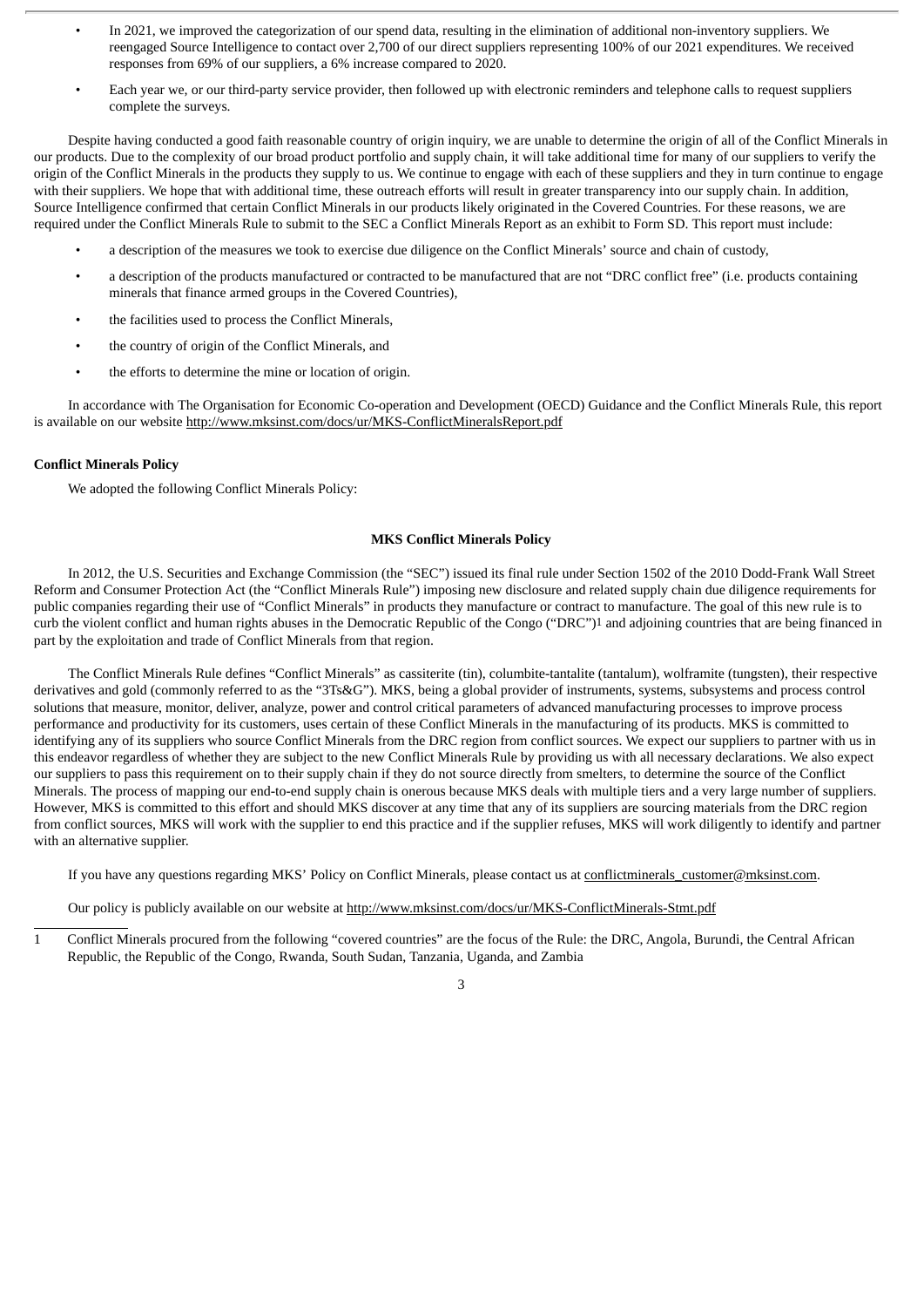# **2. Due Diligence Process**

# **2.1 Design of Due Diligence**

Our due diligence process has been designed to conform generally with the framework in the OECD Due Diligence Guidance for Responsible Supply Chains of Minerals from Conflict-Affected and High-Risk Areas (OECD Guidance) and the related Supplements for gold and for tin, tantalum and tungsten.

Our due diligence process includes:

- the adoption of a Conflict Minerals Policy,
- the establishment of a cross-functional team for complying with the Conflict Minerals Rule,
- engagement of suppliers,
- due diligence compliance process and measurement,
- extensive record keeping and
- continued follow-up communication with suppliers.

#### **2.2 Management Systems**

As described above, MKS has adopted a company policy which is posted on our website at http://www.mksinst.com/docs/ur/MKS-ConflictMinerals-Stmt.pdf

#### **Internal Team**

MKS has established a cross-functional team led by our Global Supply Chain Manager, who has over fifteen years of experience in chemical and supplier management. The team is responsible for implementing our Conflict Minerals compliance strategy. Senior management is briefed about the results of our due diligence efforts.

#### **Supplier Engagement**

With respect to the OECD requirement to strengthen engagement with suppliers, we have established, where practicable, long-term relationships with our numerous suppliers. We have communicated to our suppliers our expectations with respect to the Conflict Minerals Rule. In addition, we have incorporated our expectations with respect to our Conflict Mineral Policy and reporting obligation into the terms and conditions of our supplier contracts.

#### **Maintain Records**

We have developed an internal system for documenting the implementation, management and monitoring of our Conflict Minerals Program.

#### **2.3 Identify and Assess Risk in the Supply Chain**

Because of our size, the complexity of our products, and the depth and breadth of our supply chain, it is difficult to identify suppliers upstream from our direct suppliers. In 2021, through our third-party service provider, Source Intelligence, we reached out to over 2,700 of our direct suppliers representing 100% of our supplier spend. We rely on these suppliers, whose components contain Conflict Minerals, to provide us with information about the source of Conflict Minerals contained in the components supplied to us. Our direct suppliers are similarly reliant upon information provided by their suppliers. Many of our direct suppliers and distributors either: (i) provided names of smelters or refiners that could not be verified using the Responsible Minerals Assurance Process Conformant Smelters & Refiners Lists, (ii) did not respond to our survey despite follow-up requests, (iii) responded to our survey with incomplete or inconsistent information, or (iv) responded to our survey with a form letter informing us that they would not be completing the survey due to a variety of reasons, including, but not limited to: (a) lack of resources, (b) the fact that only de minimis amounts of Conflict Minerals were contained in their products, and/or (c) the supplier was not itself subject to the Conflict Minerals Rule. In general, follow-up requests to these suppliers did not produce additional information unless we had leverage with a particular supplier due to the amount of our spend with such supplier. More time is still needed to determine all of the smelters/refiners used in our supply chain. MKS plans to continue its efforts to identify all of the Conflict Minerals' smelters/refiners used in our supply chain through a combination of annual supplier surveys and direct follow-up supplier engagement.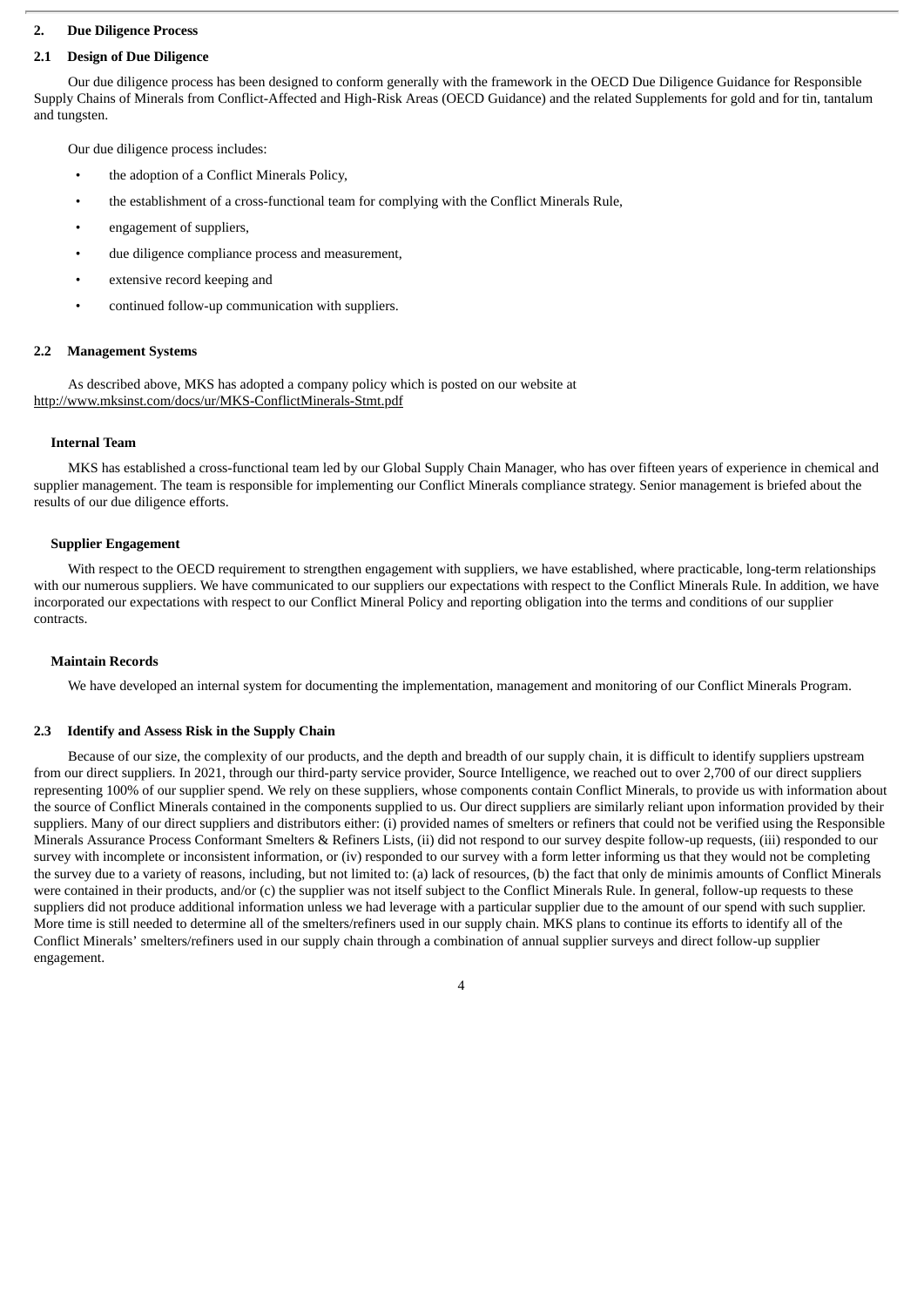#### **2.4 Design and Implement a Strategy to Respond to Risks**

MKS has a risk management plan through which the Conflict Minerals program is implemented, managed and monitored. Updates to this risk assessment are provided to senior management.

As part of our risk management plan, to ensure suppliers understand our expectations, in addition to the Conflict Minerals Policy that we publish on our website, we incorporate our expectations with respect to our Conflict Mineral Policy into the terms and conditions of our supplier contracts. Through our third-party service provider, Source Intelligence, we also distributed a Conflict Minerals reporting instruction letter and survey to our worldwide suppliers who represent 100% of our 2021 supplier spend and both Source Intelligence and MKS held individual follow-up calls with and/or sent emails to those suppliers whose survey responses were incomplete, unclear or seemed erroneous based on our knowledge of the materials we purchase from that supplier.

As described in our Conflict Minerals Policy, we will work with any of our suppliers whom we have reason to believe is supplying us with Conflict Minerals from sources that may support conflict in the DRC or any adjoining country to end this practice and if the supplier refuses, we will work diligently to identify and partner with an alternative supplier of Conflict Minerals that does not support such conflict.

#### 2.5 Carry out Independent Third-Party Audit of Supply Chain Due Diligence at Identified Points in the Supply Chain

We do not have a direct relationship with Conflict Minerals smelters and refiners and do not perform or direct audits of these entities within our supply chain. We rely on audits performed by industry groups like the Responsible Business Alliance's Responsible Minerals Initiative.

### **2.6 Report on Supply Chain Due Diligence**

This report is available on our website at http://www.mksinst.com/docs/ur/MKS-ConflictMineralsReport.pdf

#### **3. Due Diligence Results**

#### **Request Information**

We conducted a survey of those suppliers described above using the EICC/GeSI template, known as the Conflict Minerals Reporting Template (the template). The template was developed to facilitate disclosure and communication of information regarding smelters that provide material to a company's supply chain. It includes questions regarding a company's Conflict Minerals policy, engagement with its direct suppliers, and a listing of the smelters the company and its suppliers use. In addition, the template contains questions about the origin of Conflict Minerals included in their products.

### **Survey Responses**

Through our third-party service provider, Source Intelligence, we received responses from approximately 69% of the suppliers surveyed, representing 91% of our supplier spend surveyed. We reviewed the responses against criteria developed to determine which required further engagement with our suppliers. The vast majority of our suppliers provided data at a company level (vs. a product level). In many of the responses received, (i) the responses were incomplete and/or contained inconsistencies within the data reported in the template and (ii) the identities of the smelters or refiners were not known. We continue to engage directly with these suppliers to provide revised or missing information. We are therefore not yet in a position to verify that all of the smelters or refiners in our supply chain are certified as conflict-free by the Responsible Business Alliance.

#### **Efforts to Determine Mine or Location of Origin**

In our supplier survey, we requested our suppliers to identify the smelter or refiner used in their respective supply chain. We have determined that seeking information about Conflict Minerals' smelters and refiners in our supply chain represents the most reasonable effort we can make to determine the mines or locations of origin of the Conflict Minerals in our supply chain. Based on the information provided by MKS suppliers in 2021, Exhibit A includes 341 smelters and refiners used in our supply chain that were identified by Responsible Minerals Initiative as "Conformant," "Active," or "Known." "Conformant" smelters and refiners are those smelters and refiners that have undergone a third-party audit, have systems in place to assure sourcing of only DRC conflict free materials, and are therefore identified as "Conformant" with Responsible Minerals Alliance's Process Assessment Program. "Active" smelters are those that have agreed in writing to produce information and are actively progressing towards a third-party audit. "Known" smelters and refiners are known to Responsible Minerals Initiative but not currently classified as "Conformant" or "Active." Although we did receive more reliable smelter and refiner information for 2021 as compared to 2020, we know this list is incomplete as several of our suppliers either did not return a completed survey or returned an incomplete survey which did not include smelter or refiner names. We expect that with more time, more upstream suppliers will be in a better position to identify relevant smelters and refiners and will in turn pass that information further down the supply chain so that this list will be more complete.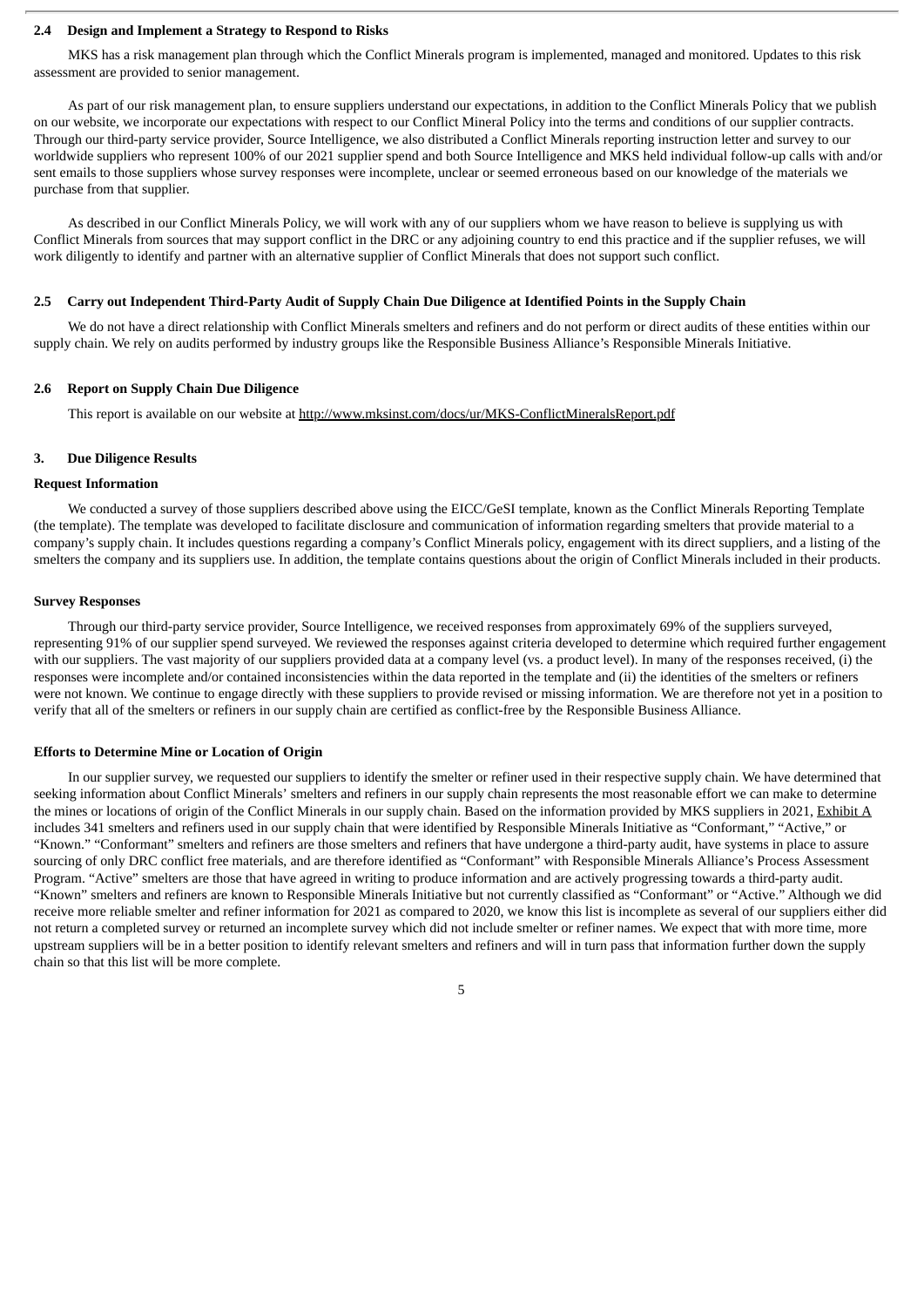To date, we have been informed that two of the smelters identified by our suppliers are located in Covered Countries but with further due diligence, we confirmed that both are on the Responsible Minerals Assurance Process Known Smelters & Refiners Lists. We are not aware of any other instance where we have reason to believe any of our suppliers are supplying us with Conflict Minerals from a source that may support conflict in the DRC or any adjoining country.

# **4. Steps to be Taken Going Forward**

We intend to take the following steps in 2022 to expand and improve the due diligence conducted with respect to our supply chain:

- a. Integrate the suppliers of Photon Control, which we acquired in July 2021, into our Conflict Minerals program.
- b. Continue to identify and implement changes to improve the process used to collect survey responses from our very large number of direct suppliers.
- c. Continue to remind our suppliers of their obligations and our expectations with respect to Conflict Minerals reporting at our supplier conferences.
- d. Continue to engage with suppliers to attempt to increase the response rate and improve the content of the supplier survey responses.
- e. If any of our suppliers are found to be supplying us with Conflict Minerals from sources that support conflict in the Covered Countries, to work with the supplier to end this practice and if the supplier refuses, to work diligently to identify and partner with an alternative supplier.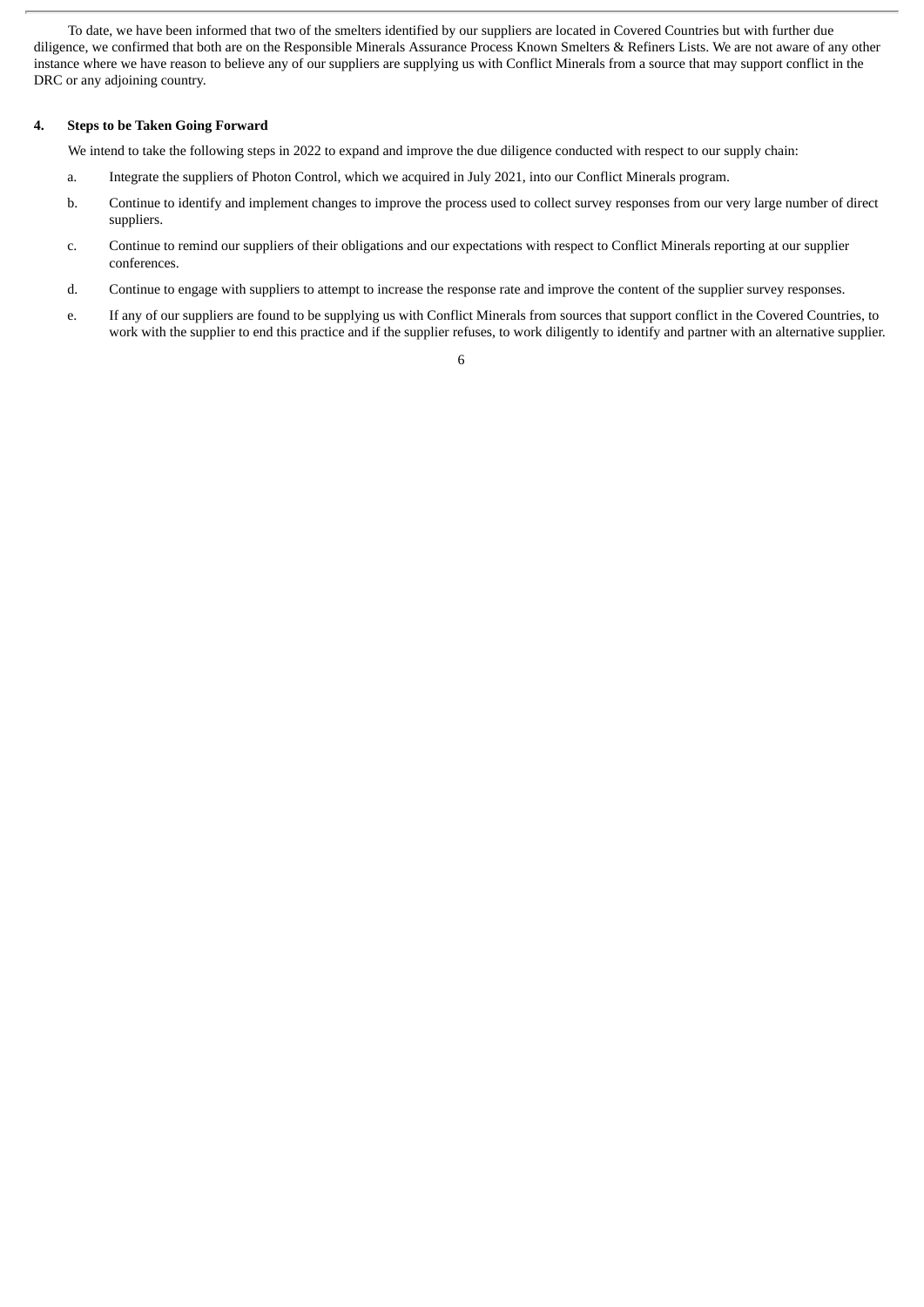# EXHIBIT A

|               | <b>Smelter Reference List</b>       | <b>Smelter Name</b>                 | <b>Smelter Country</b> | <b>Smelter</b><br><b>Identification</b> | Source of<br><b>Smelter</b><br><b>Identification</b><br>Number | <b>Smelter</b><br><b>Status</b> |
|---------------|-------------------------------------|-------------------------------------|------------------------|-----------------------------------------|----------------------------------------------------------------|---------------------------------|
| Metal<br>Gold | <b>Advanced Chemical</b>            | Advanced Chemical                   | <b>United States</b>   | CID000015                               | RMI                                                            | Conformant                      |
|               |                                     |                                     |                        |                                         |                                                                |                                 |
| Gold          | Company<br>Aida Chemical Industries | Company<br>Aida Chemical Industries |                        | CID000019                               | <b>RMI</b>                                                     | Conformant                      |
|               | Co., Ltd.                           | Co., Ltd.                           | Japan                  |                                         |                                                                |                                 |
| Gold          | Allgemeine Gold-und                 | Allgemeine Gold-und                 | Germany                | CID000035                               | <b>RMI</b>                                                     | Conformant                      |
|               | Silberscheideanstalt A.G.           | Silberscheideanstalt A.G.           |                        |                                         |                                                                |                                 |
| Gold          | Almalyk Mining and                  | Almalyk Mining and                  | Uzbekistan             | CID000041                               | RMI                                                            | Conformant                      |
|               | <b>Metallurgical Complex</b>        | <b>Metallurgical Complex</b>        |                        |                                         |                                                                |                                 |
|               | (AMMC)                              | (AMMC)                              |                        |                                         |                                                                |                                 |
| Gold          | AngloGold Ashanti Corrego           | AngloGold Ashanti                   | <b>Brazil</b>          | CID000058                               | RMI                                                            | Conformant                      |
|               | do Sitio Mineracao                  | Corrego do Sitio                    |                        |                                         |                                                                |                                 |
|               |                                     | Mineracao                           |                        |                                         |                                                                |                                 |
| Gold          | Argor-Heraeus S.A.                  | Argor-Heraeus S.A.                  | Switzerland            | CID000077                               | RMI                                                            | Conformant                      |
| Gold          | Asahi Pretec Corp.                  | Asahi Pretec Corp.                  | Japan                  | CID000082                               | RMI                                                            | Conformant                      |
| Gold          | Asaka Riken Co., Ltd.               | Asaka Riken Co., Ltd.               | Japan                  | CID000090                               | RMI                                                            | Conformant                      |
| Gold          | Atasay Kuyumculuk Sanayi            | Atasay Kuyumculuk                   | Turkey                 | CID000103                               | <b>RMI</b>                                                     | Known                           |
|               | Ve Ticaret A.S.                     | Sanayi Ve Ticaret A.S.              |                        |                                         |                                                                |                                 |
| Gold          | Aurubis AG                          | Aurubis AG                          | Germany                | CID000113                               | RMI                                                            | Conformant                      |
| Gold          | Bangko Sentral ng Pilipinas         | Bangko Sentral ng                   | Philippines            | CID000128                               | <b>RMI</b>                                                     | Conformant                      |
|               | (Central Bank of the                | Pilipinas (Central Bank of          |                        |                                         |                                                                |                                 |
|               | Philippines)                        | the Philippines)                    |                        |                                         |                                                                |                                 |
| Gold          | <b>Boliden AB</b>                   | <b>Boliden AB</b>                   | Sweden                 | CID000157                               | <b>RMI</b>                                                     | Conformant                      |
| Gold          | C. Hafner GmbH + Co. KG             | C. Hafner GmbH + Co.                | Germany                | CID000176                               | <b>RMI</b>                                                     | Conformant                      |
|               |                                     | KG                                  |                        |                                         |                                                                |                                 |
| Gold          | Caridad                             | Caridad                             | Mexico                 | CID000180                               | <b>RMI</b>                                                     | Known                           |
| Gold          | <b>CCR Refinery - Glencore</b>      | <b>CCR Refinery - Glencore</b>      | Canada                 | CID000185                               | <b>RMI</b>                                                     | Conformant                      |
|               | <b>Canada Corporation</b>           | Canada Corporation                  |                        |                                         |                                                                |                                 |
| Gold          | Cendres + Metaux S.A.               | Cendres + Metaux S.A.               | Switzerland            | CID000189                               | RMI                                                            | Conformant                      |
| Gold          | Yunnan Copper Industry              | Yunnan Copper Industry              | China                  | CID000197                               | <b>RMI</b>                                                     | Known                           |
|               | Co., Ltd.                           | Co., Ltd.                           |                        |                                         |                                                                |                                 |
| Gold          | Chimet S.p.A.                       | Chimet S.p.A.                       | Italy                  | CID000233                               | RMI                                                            | Conformant                      |
| Gold          | Chugai Mining                       | Chugai Mining                       | Japan                  | CID000264                               | <b>RMI</b>                                                     | Conformant                      |
| Gold          | Daye Non-Ferrous Metals             | Daye Non-Ferrous Metals             | China                  | CID000343                               | RMI                                                            | Known                           |
|               | Mining Ltd.                         | Mining Ltd.                         |                        |                                         |                                                                |                                 |
| Gold          | DSC (Do Sung Corporation)           | DSC (Do Sung                        | Korea, Republic of     | CID000359                               | <b>RMI</b>                                                     | Conformant                      |
|               |                                     | Corporation)                        |                        |                                         |                                                                |                                 |
| Gold          | DODUCO Contacts and                 | <b>DODUCO</b> Contacts and          | Germany                | CID000362                               | RMI                                                            | Conformant                      |
|               | <b>Refining GmbH</b>                | <b>Refining GmbH</b>                |                        |                                         |                                                                |                                 |
| Gold          | Dowa                                | Dowa                                | Japan                  | CID000401                               | <b>RMI</b>                                                     | Conformant                      |
| Gold          | Eco-System Recycling Co.,           | Eco-System Recycling                | Japan                  | CID000425                               | RMI                                                            | Conformant                      |
|               | Ltd. East Plant                     | Co., Ltd. East Plant                |                        |                                         |                                                                |                                 |
|               |                                     |                                     |                        |                                         |                                                                |                                 |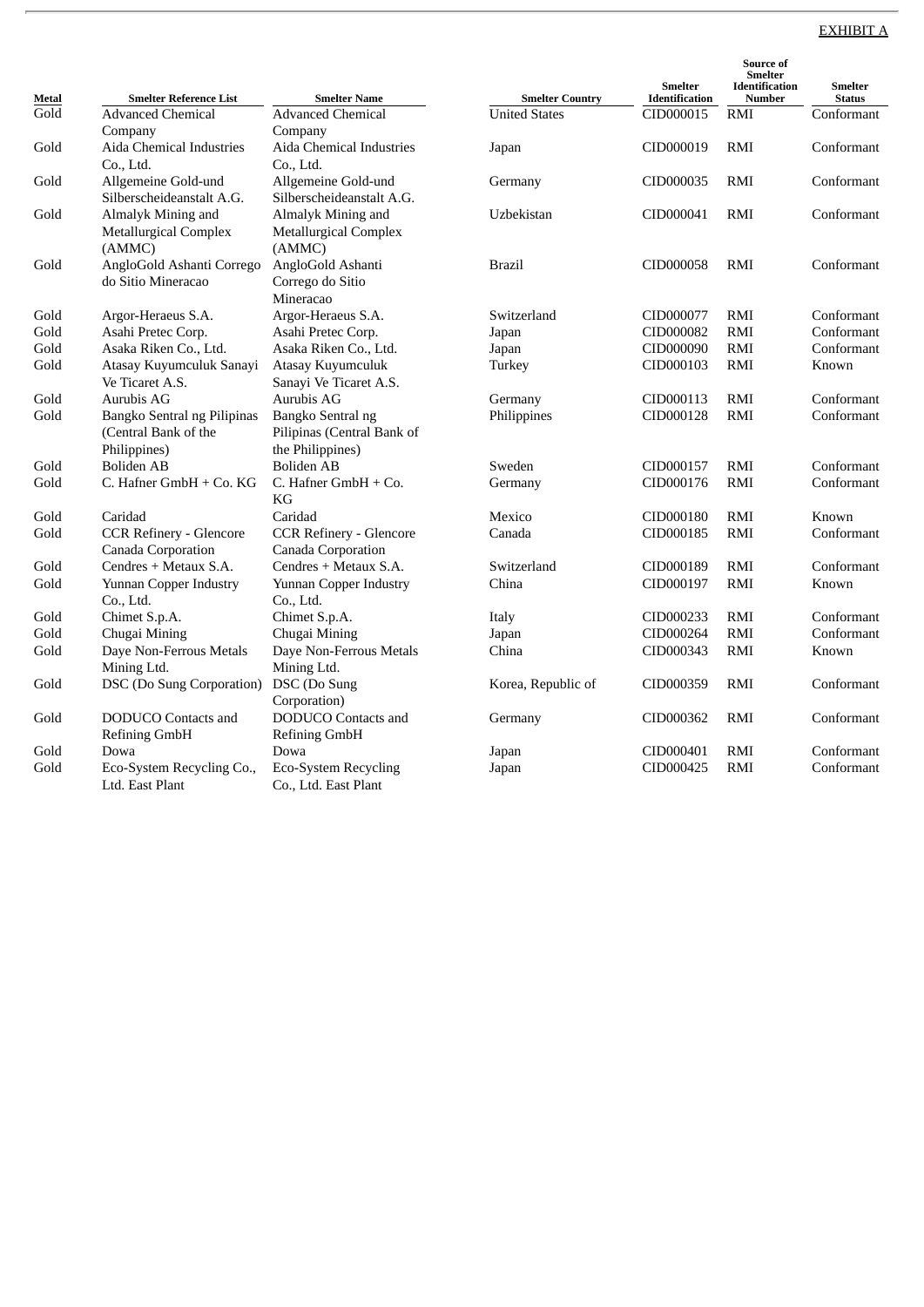| Metal | <b>Smelter Reference List</b>                | <b>Smelter Name</b>           | <b>Smelter Country</b>    | <b>Smelter</b><br>Identification | Source of<br>Smelter<br><b>Identification</b><br><b>Number</b> | <b>Smelter</b><br><b>Status</b> |
|-------|----------------------------------------------|-------------------------------|---------------------------|----------------------------------|----------------------------------------------------------------|---------------------------------|
| Gold  | <b>OJSC Novosibirsk Refinery</b>             | <b>OJSC Novosibirsk</b>       | <b>Russian Federation</b> | CID000493                        | RMI                                                            | Known                           |
|       |                                              | Refinery                      |                           |                                  |                                                                |                                 |
| Gold  | Refinery of Seemine Gold                     | Refinery of Seemine Gold      | China                     | CID000522                        | RMI                                                            | Known                           |
|       | Co., Ltd.                                    | Co., Ltd.                     |                           |                                  |                                                                |                                 |
| Gold  | Guoda Safina High-Tech                       | Guoda Safina High-Tech        | China                     | CID000651                        | RMI                                                            | Known                           |
|       | Environmental Refinery Co.,                  | <b>Environmental Refinery</b> |                           |                                  |                                                                |                                 |
|       | Ltd.                                         | Co., Ltd.                     |                           |                                  |                                                                |                                 |
| Gold  | Hangzhou Fuchunjiang                         | Hangzhou Fuchunjiang          | China                     | CID000671                        | RMI                                                            | Known                           |
|       | Smelting Co., Ltd.                           | Smelting Co., Ltd.            |                           |                                  |                                                                |                                 |
| Gold  | LT Metal Ltd.                                | LT Metal Ltd.                 | Korea, Republic of        | CID000689                        | RMI                                                            | Conformant                      |
| Gold  | Heimerle + Meule GmbH                        | Heimerle + Meule GmbH         | Germany                   | CID000694                        | RMI                                                            | Conformant                      |
| Gold  | Heraeus Metals Hong Kong                     | Heraeus Metals Hong           | China                     | CID000707                        | RMI                                                            | Conformant                      |
|       | Ltd.                                         | Kong Ltd.                     |                           |                                  |                                                                |                                 |
| Gold  | <b>Heraeus Precious Metals</b>               | Heraeus Precious Metals       | Germany                   | CID000711                        | <b>RMI</b>                                                     | Conformant                      |
|       | GmbH & Co. KG                                | GmbH & Co. KG                 |                           |                                  |                                                                |                                 |
| Gold  | Hunan Chenzhou Mining                        | Hunan Chenzhou Mining         | China                     | CID000767                        | RMI                                                            | Known                           |
|       | Co., Ltd.                                    | Co., Ltd.                     |                           |                                  |                                                                |                                 |
| Gold  | Hunan Guiyang yinxing                        | Hunan Guiyang yinxing         | China                     | CID000773                        | RMI                                                            | Known                           |
|       | Nonferrous Smelting Co.,                     | Nonferrous Smelting Co.,      |                           |                                  |                                                                |                                 |
|       | Ltd.                                         | Ltd.                          |                           |                                  |                                                                |                                 |
| Gold  | HwaSeong CJ CO., LTD.                        | HwaSeong CJ CO., LTD.         | Korea, Republic of        | CID000778                        | RMI                                                            | Known                           |
| Gold  | Inner Mongolia Qiankun                       | Inner Mongolia Qiankun        | China                     | CID000801                        | <b>RMI</b>                                                     | Conformant                      |
|       | Gold and Silver Refinery                     | Gold and Silver Refinery      |                           |                                  |                                                                |                                 |
|       | Share Co., Ltd.                              | Share Co., Ltd.               |                           |                                  |                                                                |                                 |
| Gold  | Ishifuku Metal Industry Co.,                 | Ishifuku Metal Industry       | Japan                     | CID000807                        | RMI                                                            | Conformant                      |
|       | Ltd.                                         | Co., Ltd.                     |                           |                                  |                                                                |                                 |
| Gold  | Istanbul Gold Refinery                       | <b>Istanbul Gold Refinery</b> | Turkey                    | CID000814                        | RMI                                                            | Conformant                      |
| Gold  | Japan Mint                                   | Japan Mint                    | Japan                     | CID000823                        | RMI                                                            | Conformant                      |
| Gold  | Jiangxi Copper Co., Ltd.                     | Jiangxi Copper Co., Ltd.      | China                     | CID000855                        | RMI                                                            | Conformant                      |
| Gold  | Asahi Refining USA Inc.                      | Asahi Refining USA Inc.       | <b>United States</b>      | CID000920                        | RMI                                                            | Conformant                      |
| Gold  | Asahi Refining Canada Ltd.                   | Asahi Refining Canada<br>Ltd. | Canada                    | CID000924                        | RMI                                                            | Conformant                      |
| Gold  | <b>JSC Ekaterinburg</b>                      | <b>JSC Ekaterinburg</b>       | <b>Russian Federation</b> | CID000927                        | RMI                                                            | Known                           |
|       | Non-Ferrous Metal                            | Non-Ferrous Metal             |                           |                                  |                                                                |                                 |
|       | <b>Processing Plant</b>                      | <b>Processing Plant</b>       |                           |                                  |                                                                |                                 |
| Gold  | <b>JSC</b> Uralelectromed                    | <b>JSC</b> Uralelectromed     | <b>Russian Federation</b> | CID000929                        | RMI                                                            | Known                           |
| Gold  | JX Nippon Mining & Metals JX Nippon Mining & |                               | Japan                     | CID000937                        | RMI                                                            | Conformant                      |
|       | Co., Ltd.                                    | Metals Co., Ltd.              |                           |                                  |                                                                |                                 |
| Gold  | Kazakhmys Smelting LLC                       | Kazakhmys Smelting LLC        | Kazakhstan                | CID000956                        | RMI                                                            | Known                           |
| Gold  | Kazzinc                                      | Kazzinc                       | Kazakhstan                | CID000957                        | RMI                                                            | Conformant                      |
| Gold  | Kennecott Utah Copper                        | Kennecott Utah Copper         | <b>United States</b>      | CID000969                        | RMI                                                            | Conformant                      |
|       | <b>LLC</b>                                   | <b>LLC</b>                    |                           |                                  |                                                                |                                 |
| Gold  | Kojima Chemicals Co., Ltd.                   | Kojima Chemicals Co.,         | Japan                     | CID000981                        | <b>RMI</b>                                                     | Conformant                      |
|       |                                              | Ltd.                          |                           |                                  |                                                                |                                 |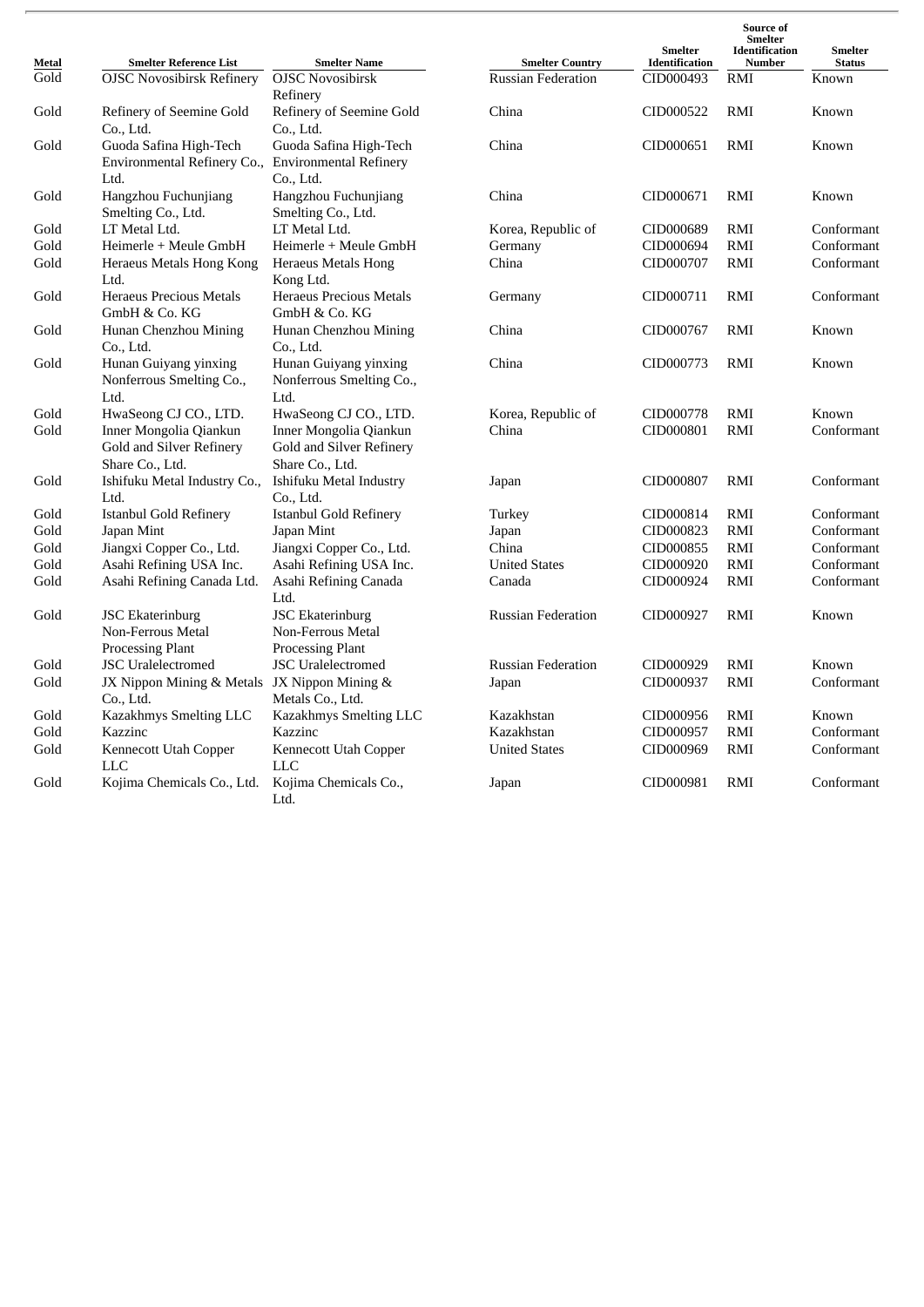| Metal | <b>Smelter Reference List</b> | <b>Smelter Name</b>          | <b>Smelter Country</b>    | <b>Smelter</b><br>Identification | Source of<br><b>Smelter</b><br>Identification<br><b>Number</b> | Smelter<br><b>Status</b> |
|-------|-------------------------------|------------------------------|---------------------------|----------------------------------|----------------------------------------------------------------|--------------------------|
| Gold  | Kyrgyzaltyn JSC               | Kyrgyzaltyn JSC              | Kyrgyzstan                | CID001029                        | RMI                                                            | Known                    |
| Gold  | L'azurde Company For          | L'azurde Company For         | Saudi Arabia              | CID001032                        | <b>RMI</b>                                                     | Known                    |
|       | Jewelry                       | Jewelry                      |                           |                                  |                                                                |                          |
| Gold  | Lingbao Gold Co., Ltd.        | Lingbao Gold Co., Ltd.       | China                     | CID001056                        | RMI                                                            | Known                    |
| Gold  | Lingbao Jinyuan Tonghui       | Lingbao Jinyuan Tonghui      | China                     | CID001058                        | <b>RMI</b>                                                     | Known                    |
|       | Refinery Co., Ltd.            | Refinery Co., Ltd.           |                           |                                  |                                                                |                          |
| Gold  | LS-NIKKO Copper Inc.          | LS-NIKKO Copper Inc.         | Korea, Republic of        | CID001078                        | <b>RMI</b>                                                     | Conformant               |
| Gold  | Luoyang Zijin Yinhui Gold     | Luoyang Zijin Yinhui         | China                     | CID001093                        | <b>RMI</b>                                                     | Known                    |
|       | Refinery Co., Ltd.            | Gold Refinery Co., Ltd.      |                           |                                  |                                                                |                          |
| Gold  | Materion                      | Materion                     | <b>United States</b>      | CID001113                        | <b>RMI</b>                                                     | Conformant               |
| Gold  | Matsuda Sangyo Co., Ltd.      | Matsuda Sangyo Co., Ltd.     | Japan                     | CID001119                        | <b>RMI</b>                                                     | Conformant               |
| Gold  | Metalor Technologies          | <b>Metalor Technologies</b>  | China                     | CID001147                        | RMI                                                            | Conformant               |
|       | (Suzhou) Ltd.                 | (Suzhou) Ltd.                |                           |                                  |                                                                |                          |
| Gold  | Metalor Technologies (Hong    | <b>Metalor Technologies</b>  | China                     | CID001149                        | <b>RMI</b>                                                     | Conformant               |
|       | Kong) Ltd.                    | (Hong Kong) Ltd.             |                           |                                  |                                                                |                          |
| Gold  | <b>Metalor Technologies</b>   | <b>Metalor Technologies</b>  | Singapore                 | CID001152                        | <b>RMI</b>                                                     | Conformant               |
|       | (Singapore) Pte., Ltd.        | (Singapore) Pte., Ltd.       |                           |                                  |                                                                |                          |
| Gold  | Metalor Technologies S.A.     | Metalor Technologies S.A.    | Switzerland               | CID001153                        | <b>RMI</b>                                                     | Conformant               |
| Gold  | <b>Metalor USA Refining</b>   | <b>Metalor USA Refining</b>  | <b>United States</b>      | CID001157                        | <b>RMI</b>                                                     | Conformant               |
|       | Corporation                   | Corporation                  |                           |                                  |                                                                |                          |
| Gold  | Metalurgica Met-Mex           | Metalurgica Met-Mex          | Mexico                    | CID001161                        | RMI                                                            | Conformant               |
|       | Penoles S.A. De C.V.          | Penoles S.A. De C.V.         |                           |                                  |                                                                |                          |
| Gold  | Mitsubishi Materials          | Mitsubishi Materials         | Japan                     | CID001188                        | <b>RMI</b>                                                     | Conformant               |
|       | Corporation                   | Corporation                  |                           |                                  |                                                                |                          |
| Gold  | Mitsui Mining and Smelting    | Mitsui Mining and            | Japan                     | CID001193                        | <b>RMI</b>                                                     | Conformant               |
|       | Co., Ltd.                     | Smelting Co., Ltd.           |                           |                                  |                                                                |                          |
| Gold  | <b>Moscow Special Alloys</b>  | <b>Moscow Special Alloys</b> | <b>Russian Federation</b> | CID001204                        | <b>RMI</b>                                                     | Known                    |
|       | <b>Processing Plant</b>       | Processing Plant             |                           |                                  |                                                                |                          |
| Gold  | Nadir Metal Rafineri San.     | Nadir Metal Rafineri San.    | Turkey                    | CID001220                        | <b>RMI</b>                                                     | Conformant               |
|       | Ve Tic. A.S.                  | Ve Tic. A.S.                 |                           |                                  |                                                                |                          |
| Gold  | Navoi Mining and              | Navoi Mining and             | Uzbekistan                | CID001236                        | <b>RMI</b>                                                     | Conformant               |
|       | Metallurgical Combinat        | Metallurgical Combinat       |                           |                                  |                                                                |                          |
| Gold  | Nihon Material Co., Ltd.      | Nihon Material Co., Ltd.     | Japan                     | CID001259                        | RMI                                                            | Conformant               |
| Gold  | Ohura Precious Metal          | Ohura Precious Metal         | Japan                     | CID001325                        | <b>RMI</b>                                                     | Conformant               |
|       | Industry Co., Ltd.            | Industry Co., Ltd.           |                           |                                  |                                                                |                          |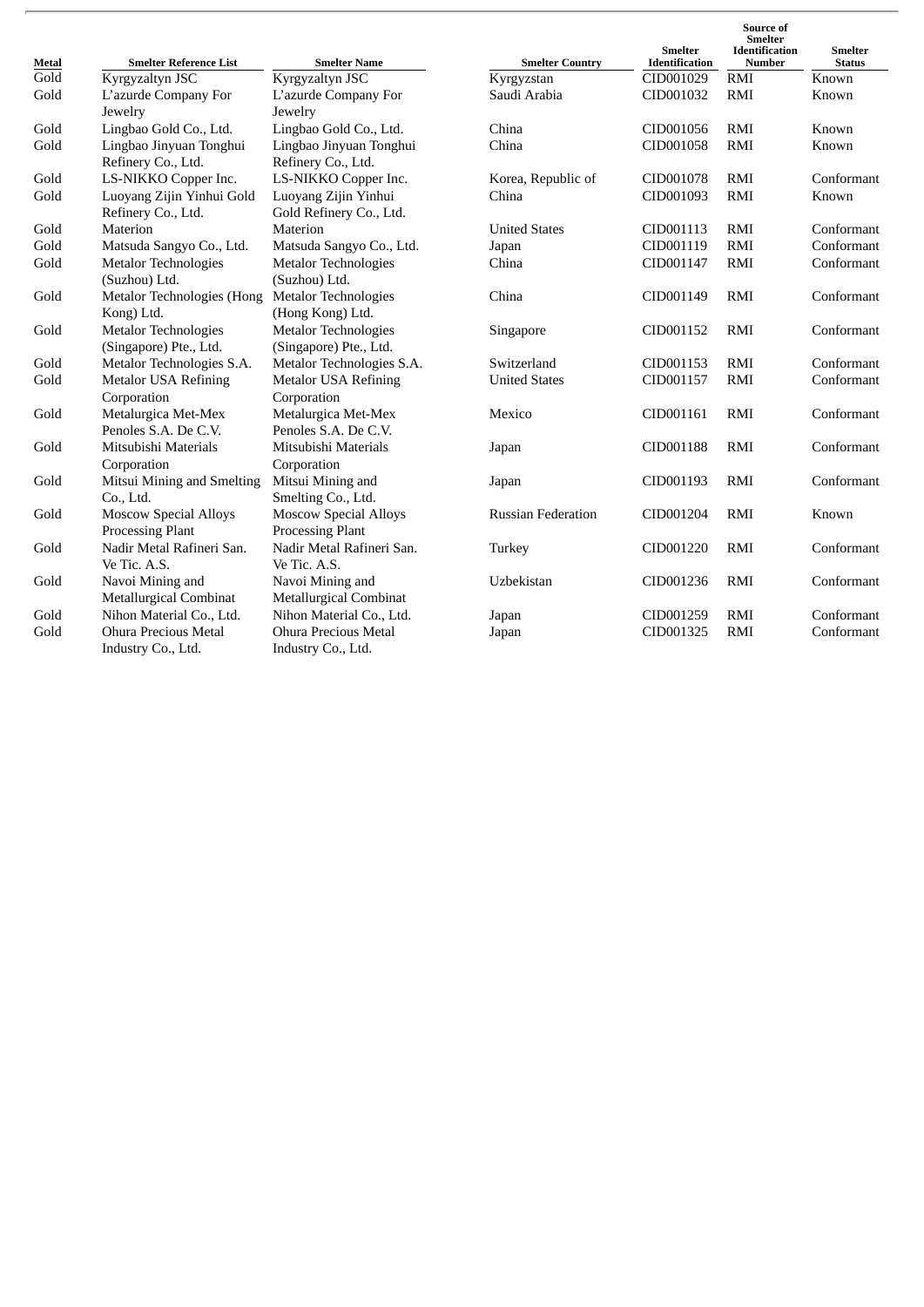| Metal             | <b>Smelter Reference List</b>     | <b>Smelter Name</b>               | <b>Smelter Country</b>    | <b>Smelter</b><br>Identification | Source of<br><b>Smelter</b><br><b>Identification</b><br>Number | <b>Smelter</b><br><b>Status</b> |
|-------------------|-----------------------------------|-----------------------------------|---------------------------|----------------------------------|----------------------------------------------------------------|---------------------------------|
| $\overline{Gold}$ | OJSC "The Gulidov                 | <b>OJSC</b> "The Gulidov          | <b>Russian Federation</b> | CID001326                        | RMI                                                            | Known                           |
|                   | Krasnoyarsk Non-Ferrous           | Krasnoyarsk Non-Ferrous           |                           |                                  |                                                                |                                 |
|                   | Metals Plant" (OJSC               | Metals Plant" (OJSC               |                           |                                  |                                                                |                                 |
|                   | Krastsvetmet)                     | Krastsvetmet)                     |                           |                                  |                                                                |                                 |
| Gold              | PAMP S.A.                         | PAMP S.A.                         | Switzerland               | CID001352                        | RMI                                                            | Conformant                      |
| Gold              | Penglai Penggang Gold             | Penglai Penggang Gold             | China                     | CID001362                        | <b>RMI</b>                                                     | Known                           |
|                   | Industry Co., Ltd.                | Industry Co., Ltd.                |                           |                                  |                                                                |                                 |
| Gold              | Prioksky Plant of                 | Prioksky Plant of                 | <b>Russian Federation</b> | CID001386                        | RMI                                                            | Known                           |
|                   | <b>Non-Ferrous Metals</b>         | <b>Non-Ferrous Metals</b>         |                           |                                  |                                                                |                                 |
| Gold              | PT Aneka Tambang                  | PT Aneka Tambang                  | Indonesia                 | CID001397                        | RMI                                                            | Conformant                      |
|                   | (Persero) Tbk                     | (Persero) Tbk                     |                           |                                  |                                                                |                                 |
| Gold              | PX Precinox S.A.                  | PX Precinox S.A.                  | Switzerland               | CID001498                        | RMI                                                            | Conformant                      |
| Gold              | Rand Refinery (Pty) Ltd.          | Rand Refinery (Pty) Ltd.          | South Africa              | CID001512                        | RMI                                                            | Conformant                      |
| Gold              | Royal Canadian Mint               | Royal Canadian Mint               | Canada                    | CID001534                        | RMI                                                            | Conformant                      |
| Gold              | Sabin Metal Corp.                 | Sabin Metal Corp.                 | <b>United States</b>      | CID001546                        | RMI                                                            | Known                           |
| Gold              | <b>Samduck Precious Metals</b>    | <b>Samduck Precious Metals</b>    | Korea, Republic of        | CID001555                        | RMI                                                            | Conformant                      |
| Gold              | SAMWON METALS Corp.               | <b>SAMWON METALS</b>              | Korea, Republic of        | CID001562                        | RMI                                                            | Known                           |
|                   |                                   | Corp.                             |                           |                                  |                                                                |                                 |
| Gold              | <b>SEMPSA Joyeria Plateria</b>    | <b>SEMPSA Joyeria Plateria</b>    | Spain                     | CID001585                        | RMI                                                            | Conformant                      |
|                   | S.A.                              | S.A.                              |                           |                                  |                                                                |                                 |
| Gold              | Shandong Tiancheng                | Shandong Tiancheng                | China                     | CID001619                        | RMI                                                            | Known                           |
|                   | <b>Biological Gold Industrial</b> | <b>Biological Gold Industrial</b> |                           |                                  |                                                                |                                 |
|                   | Co., Ltd.                         | Co., Ltd.                         |                           |                                  |                                                                |                                 |
| Gold              | Shandong Zhaojin Gold &           | Shandong Zhaojin Gold &           | China                     | CID001622                        | RMI                                                            | Conformant                      |
|                   | Silver Refinery Co., Ltd.         | Silver Refinery Co., Ltd.         |                           |                                  |                                                                |                                 |
| Gold              | Sichuan Tianze Precious           | Sichuan Tianze Precious           | China                     | CID001736                        | RMI                                                            | Conformant                      |
|                   | Metals Co., Ltd.                  | Metals Co., Ltd.                  |                           |                                  |                                                                |                                 |
| Gold              | <b>SOE Shyolkovsky Factory</b>    | <b>SOE Shyolkovsky Factory</b>    | <b>Russian Federation</b> | CID001756                        | RMI                                                            | Known                           |
|                   | of Secondary Precious             | of Secondary Precious             |                           |                                  |                                                                |                                 |
|                   | <b>Metals</b>                     | <b>Metals</b>                     |                           |                                  |                                                                |                                 |
| Gold              | <b>Solar Applied Materials</b>    | <b>Solar Applied Materials</b>    | Taiwan                    | CID001761                        | RMI                                                            | Conformant                      |
|                   | Technology Corp.                  | Technology Corp.                  |                           |                                  |                                                                |                                 |
| Gold              | Sumitomo Metal Mining             | <b>Sumitomo Metal Mining</b>      | Japan                     | CID001798                        | RMI                                                            | Conformant                      |
|                   | Co., Ltd.                         | Co., Ltd.                         |                           |                                  |                                                                |                                 |
| Gold              | <b>Super Dragon Technology</b>    | <b>Super Dragon Technology</b>    | Taiwan                    | CID001810                        | RMI                                                            | Known                           |
|                   | Co., Ltd.                         | Co., Ltd.                         |                           |                                  |                                                                |                                 |
| Gold              | Tanaka Kikinzoku Kogyo            | Tanaka Kikinzoku Kogyo            | Japan                     | CID001875                        | RMI                                                            | Conformant                      |
|                   | K.K.                              | K.K.                              |                           |                                  |                                                                |                                 |
| Gold              | <b>Great Wall Precious Metals</b> | <b>Great Wall Precious</b>        | China                     | CID001909                        | RMI                                                            | Known                           |
|                   | Co., Ltd. of CBPM                 | Metals Co., Ltd. of CBPM          |                           |                                  |                                                                |                                 |
| Gold              | <b>Shandong Gold Smelting</b>     | <b>Shandong Gold Smelting</b>     | China                     | CID001916                        | RMI                                                            | Conformant                      |
|                   | Co., Ltd.                         | Co., Ltd.                         |                           |                                  |                                                                |                                 |
| Gold              | Tokuriki Honten Co., Ltd.         | Tokuriki Honten Co., Ltd.         | Japan                     | CID001938                        | RMI                                                            | Conformant                      |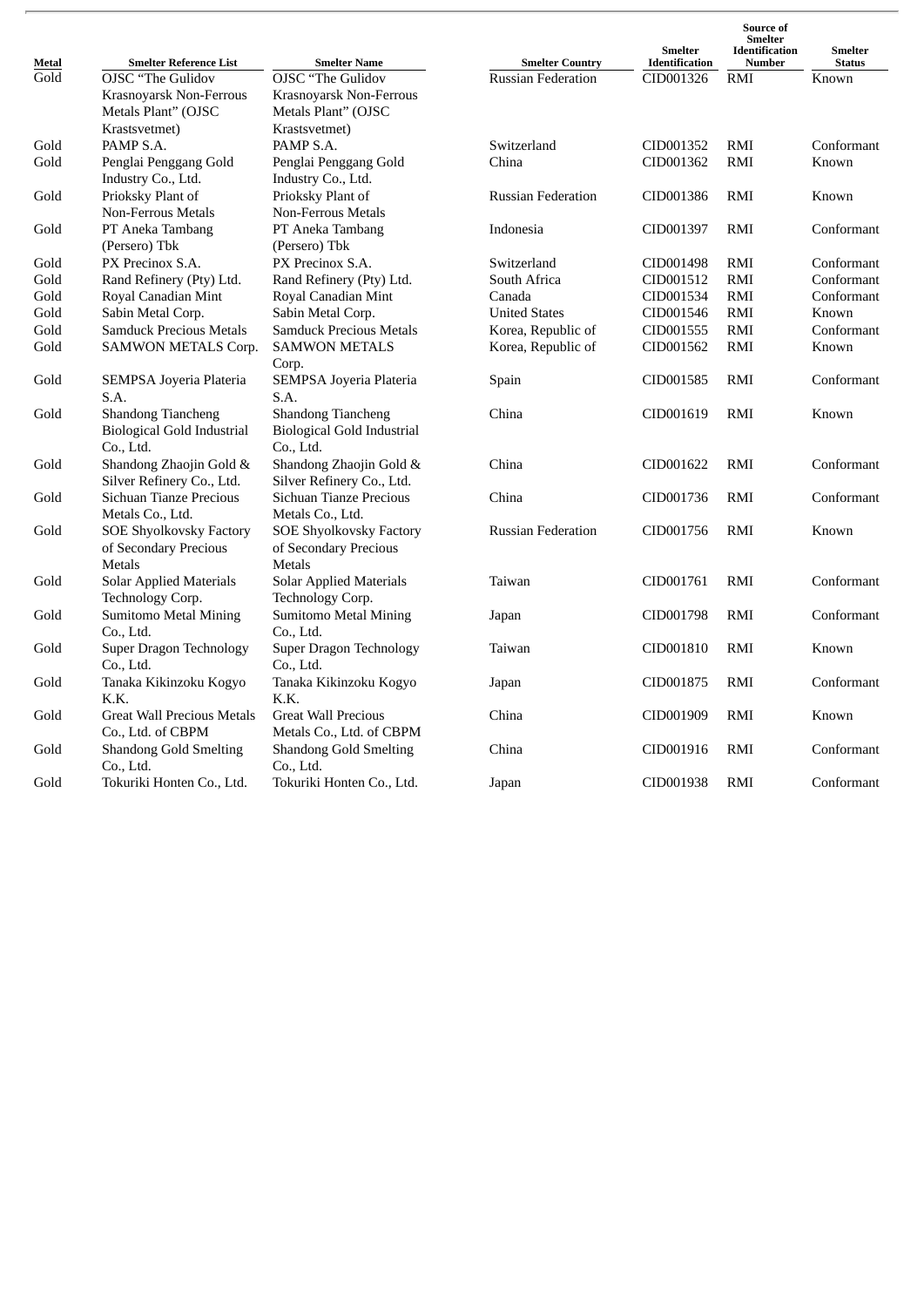| Metal | <b>Smelter Reference List</b>                          | <b>Smelter Name</b>                                             | <b>Smelter Country</b>      | <b>Smelter</b><br>Identification | Source of<br><b>Smelter</b><br><b>Identification</b><br><b>Number</b> | <b>Smelter</b><br><b>Status</b> |
|-------|--------------------------------------------------------|-----------------------------------------------------------------|-----------------------------|----------------------------------|-----------------------------------------------------------------------|---------------------------------|
| Gold  | <b>Tongling Nonferrous Metals</b>                      | <b>Tongling Nonferrous</b>                                      | China                       | CID001947                        | RMI                                                                   | Known                           |
|       | Group Co., Ltd.                                        | Metals Group Co., Ltd.                                          |                             |                                  |                                                                       |                                 |
| Gold  | Torecom                                                | Torecom                                                         | Korea, Republic of          | CID001955                        | RMI                                                                   | Conformant                      |
| Gold  | Umicore S.A. Business Unit                             | Umicore S.A. Business                                           | Belgium                     | CID001980                        | <b>RMI</b>                                                            | Conformant                      |
|       | Precious Metals Refining                               | <b>Unit Precious Metals</b><br>Refining                         |                             |                                  |                                                                       |                                 |
| Gold  | <b>United Precious Metal</b><br>Refining, Inc.         | <b>United Precious Metal</b><br>Refining, Inc.                  | <b>United States</b>        | CID001993                        | RMI                                                                   | Conformant                      |
| Gold  | Valcambi S.A.                                          | Valcambi S.A.                                                   | Switzerland                 | CID002003                        | RMI                                                                   | Conformant                      |
| Gold  | Western Australian Mint<br>(T/a The Perth Mint)        | Western Australian Mint<br>(T/a The Perth Mint)                 | Australia                   | CID002030                        | <b>RMI</b>                                                            | Conformant                      |
| Gold  | Yamakin Co., Ltd.                                      | Yamakin Co., Ltd.                                               | Japan                       | CID002100                        | RMI                                                                   | Conformant                      |
| Gold  | Yokohama Metal Co., Ltd.                               | Yokohama Metal Co., Ltd.                                        | Japan                       | CID002129                        | <b>RMI</b>                                                            | Conformant                      |
| Gold  | Zhongyuan Gold Smelter of<br>Zhongjin Gold Corporation | Zhongyuan Gold Smelter<br>of Zhongjin Gold                      | China                       | CID002224                        | RMI                                                                   | Conformant                      |
| Gold  | Gold Refinery of Zijin<br>Mining Group Co., Ltd.       | Corporation<br>Gold Refinery of Zijin<br>Mining Group Co., Ltd. | China                       | CID002243                        | <b>RMI</b>                                                            | Conformant                      |
| Gold  | Morris and Watson                                      | Morris and Watson                                               | New Zealand                 | CID002282                        | RMI                                                                   | Known                           |
| Gold  | SAFINA A.S.                                            | <b>SAFINA A.S.</b>                                              | Czech Republic              | CID002290                        | <b>RMI</b>                                                            | Conformant                      |
| Gold  | Guangdong Jinding Gold<br>Limited                      | <b>Guangdong Jinding Gold</b><br>Limited                        | China                       | CID002312                        | <b>RMI</b>                                                            | Known                           |
| Gold  | <b>Umicore Precious Metals</b><br>Thailand             | <b>Umicore Precious Metals</b><br>Thailand                      | Thailand                    | CID002314                        | <b>RMI</b>                                                            | Conformant                      |
| Gold  | Geib Refining Corporation                              | <b>Geib Refining Corporation</b>                                | <b>United States</b>        | CID002459                        | RMI                                                                   | Conformant                      |
| Gold  | MMTC-PAMP India Pvt.,<br>Ltd.                          | MMTC-PAMP India Pvt.,<br>Ltd.                                   | India                       | CID002509                        | <b>RMI</b>                                                            | Conformant                      |
| Gold  | KGHM Polska Miedz<br>Spolka Akcyjna                    | KGHM Polska Miedz<br>Spolka Akcyjna                             | Poland                      | CID002511                        | RMI                                                                   | Conformant                      |
| Gold  | <b>Fidelity Printers and</b><br>Refiners Ltd.          | <b>Fidelity Printers and</b><br>Refiners Ltd.                   | Zimbabwe                    | CID002515                        | <b>RMI</b>                                                            | Known                           |
| Gold  | Singway Technology Co.,<br>Ltd.                        | Singway Technology Co.,<br>Ltd.                                 | Taiwan                      | CID002516                        | <b>RMI</b>                                                            | Conformant                      |
| Gold  | <b>Shandong Humon Smelting</b><br>Co., Ltd.            | Shandong Humon<br>Smelting Co., Ltd.                            | China                       | CID002525                        | <b>RMI</b>                                                            | Known                           |
| Gold  | Shenzhen Zhonghenglong<br>Real Industry Co., Ltd.      | Shenzhen Zhonghenglong<br>Real Industry Co., Ltd.               | China                       | CID002527                        | <b>RMI</b>                                                            | Known                           |
| Gold  | Al Etihad Gold Refinery<br><b>DMCC</b>                 | Al Etihad Gold Refinery<br><b>DMCC</b>                          | <b>United Arab Emirates</b> | CID002560                        | <b>RMI</b>                                                            | Conformant                      |
| Gold  | <b>Emirates Gold DMCC</b>                              | <b>Emirates Gold DMCC</b>                                       | <b>United Arab Emirates</b> | CID002561                        | RMI                                                                   | Conformant                      |
| Gold  | <b>International Precious Metal</b><br>Refiners        | <b>International Precious</b><br><b>Metal Refiners</b>          | <b>United Arab Emirates</b> | CID002562                        | <b>RMI</b>                                                            | Known                           |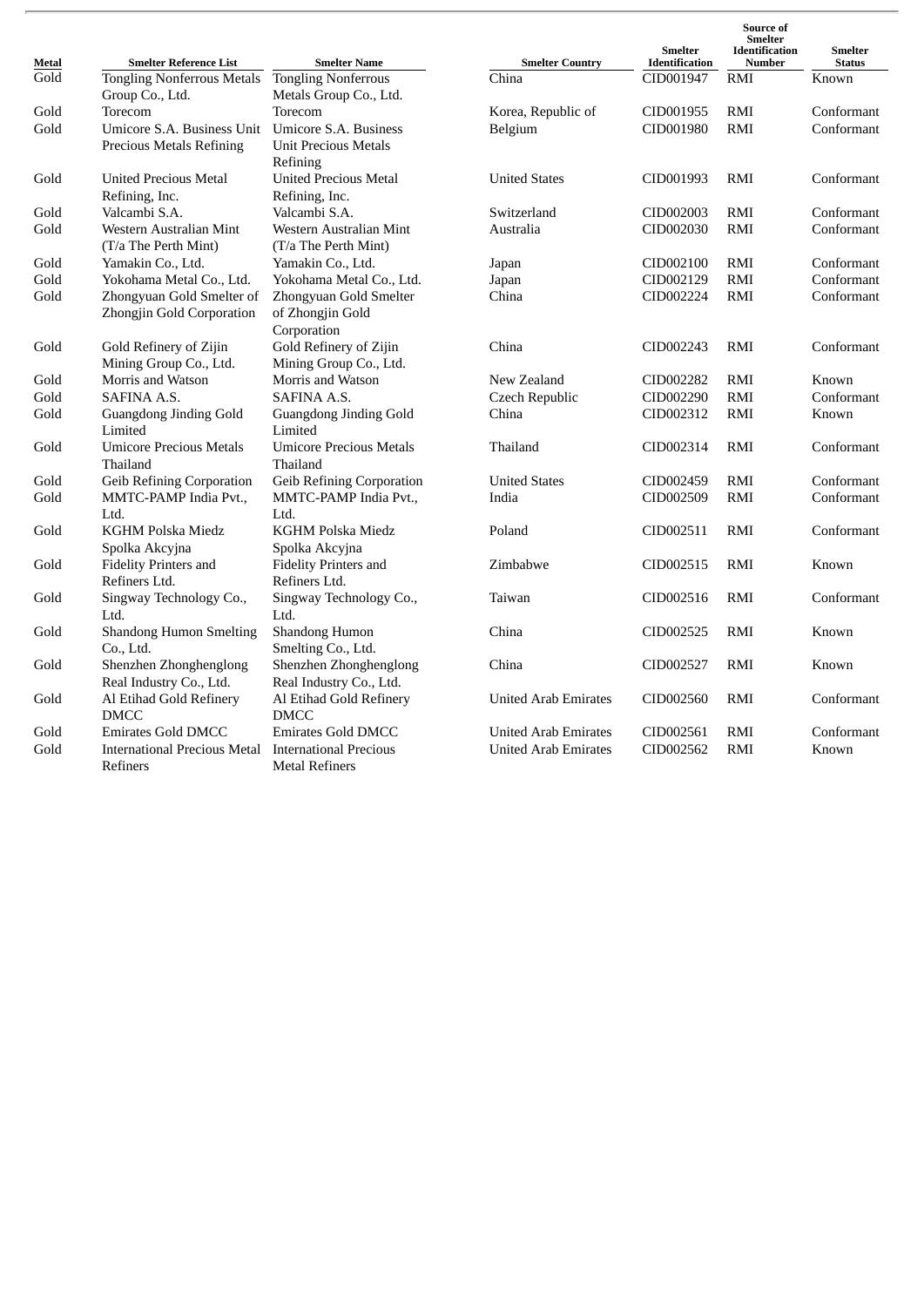| Metal | <b>Smelter Reference List</b>                | <b>Smelter Name</b>                          | <b>Smelter Country</b>      | <b>Smelter</b><br><b>Identification</b> | Source of<br><b>Smelter</b><br><b>Identification</b><br><b>Number</b> | <b>Smelter</b><br><b>Status</b> |
|-------|----------------------------------------------|----------------------------------------------|-----------------------------|-----------------------------------------|-----------------------------------------------------------------------|---------------------------------|
| Gold  | Kaloti Precious Metals                       | Kaloti Precious Metals                       | <b>United Arab Emirates</b> | CID002563                               | RMI                                                                   | Known                           |
| Gold  | Sudan Gold Refinery                          | Sudan Gold Refinery                          | Sudan                       | CID002567                               | RMI                                                                   | Known                           |
| Gold  | T.C.A S.p.A                                  | T.C.A S.p.A                                  | Italy                       | CID002580                               | RMI                                                                   | Conformant                      |
| Gold  | REMONDIS PMR B.V.                            | <b>REMONDIS PMR B.V.</b>                     | Netherlands                 | CID002582                               | RMI                                                                   | Conformant                      |
| Gold  | Fujairah Gold FZC                            | Fujairah Gold FZC                            | <b>United Arab Emirates</b> | CID002584                               | <b>RMI</b>                                                            | Known                           |
| Gold  | <b>Industrial Refining</b>                   | <b>Industrial Refining</b>                   | Belgium                     | CID002587                               | <b>RMI</b>                                                            | Known                           |
|       | Company                                      | Company                                      |                             |                                         |                                                                       |                                 |
| Gold  | Shirpur Gold Refinery Ltd.                   | Shirpur Gold Refinery Ltd.                   | India                       | CID002588                               | <b>RMI</b>                                                            | Known                           |
| Gold  | Korea Zinc Co., Ltd.                         | Korea Zinc Co., Ltd.                         | Korea, Republic of          | CID002605                               | <b>RMI</b>                                                            | Conformant                      |
| Gold  | Marsam Metals                                | Marsam Metals                                | <b>Brazil</b>               | CID002606                               | <b>RMI</b>                                                            | Conformant                      |
| Gold  | TOO Tau-Ken-Altyn                            | TOO Tau-Ken-Altyn                            | Kazakhstan                  | CID002615                               | <b>RMI</b>                                                            | Conformant                      |
| Gold  | Abington Reldan Metals,                      | Abington Reldan Metals,                      | <b>United States</b>        | CID002708                               | RMI                                                                   | Active                          |
|       | <b>LLC</b>                                   | <b>LLC</b>                                   |                             |                                         |                                                                       |                                 |
| Gold  | <b>SAAMP</b>                                 | <b>SAAMP</b>                                 | France                      | CID002761                               | RMI                                                                   | Conformant                      |
| Gold  | L'Orfebre S.A.                               | L'Orfebre S.A.                               | Andorra                     | CID002762                               | RMI                                                                   | Conformant                      |
| Gold  | 8853 S.p.A.                                  | 8853 S.p.A.                                  | Italy                       | CID002763                               | RMI                                                                   | Conformant                      |
| Gold  | Italpreziosi                                 | Italpreziosi                                 | Italy                       | CID002765                               | <b>RMI</b>                                                            | Conformant                      |
| Gold  | <b>SAXONIA Edelmetalle</b>                   | <b>SAXONIA Edelmetalle</b>                   | Germany                     | CID002777                               | RMI                                                                   | Known                           |
|       | GmbH                                         | GmbH                                         |                             |                                         |                                                                       |                                 |
| Gold  | <b>WIELAND Edelmetalle</b>                   | <b>WIELAND Edelmetalle</b>                   | Germany                     | CID002778                               | <b>RMI</b>                                                            | Conformant                      |
|       | GmbH                                         | GmbH                                         |                             |                                         |                                                                       |                                 |
| Gold  | Ogussa Osterreichische                       | Ogussa Osterreichische                       | Austria                     | CID002779                               | <b>RMI</b>                                                            | Conformant                      |
|       | Gold- und Silber-                            | Gold- und Silber-                            |                             |                                         |                                                                       |                                 |
|       | Scheideanstalt GmbH                          | Scheideanstalt GmbH                          |                             |                                         |                                                                       |                                 |
| Gold  | <b>AU Traders and Refiners</b>               | <b>AU Traders and Refiners</b>               | South Africa                | CID002850                               | <b>RMI</b>                                                            | Known                           |
| Gold  | <b>GCC Gujrat Gold Centre</b>                | <b>GCC Gujrat Gold Centre</b>                | India                       | CID002852                               | RMI                                                                   | Active                          |
|       | Pvt. Ltd.                                    | Pvt. Ltd.                                    |                             |                                         |                                                                       |                                 |
| Gold  | Sai Refinery                                 | Sai Refinery                                 | India                       | CID002853                               | <b>RMI</b>                                                            | Known                           |
| Gold  | Modeltech Sdn Bhd                            | Modeltech Sdn Bhd                            | Malaysia                    | CID002857                               | <b>RMI</b>                                                            | Known                           |
| Gold  | <b>Bangalore Refinery</b>                    | <b>Bangalore Refinery</b>                    | India                       | CID002863                               | RMI                                                                   | Conformant                      |
| Gold  | Kyshtym Copper-                              | Kyshtym Copper-                              | <b>Russian Federation</b>   | CID002865                               | <b>RMI</b>                                                            | Known                           |
|       | Electrolytic Plant ZAO                       | Electrolytic Plant ZAO                       |                             |                                         |                                                                       |                                 |
| Gold  | Degussa Sonne / Mond                         | Degussa Sonne / Mond                         | Germany                     | CID002867                               | RMI                                                                   | Known                           |
|       | Goldhandel GmbH                              | Goldhandel GmbH                              |                             |                                         |                                                                       |                                 |
| Gold  | Pease & Curren                               | Pease & Curren                               | <b>United States</b>        | CID002872                               | <b>RMI</b>                                                            | Known                           |
| Gold  | <b>JALAN &amp; Company</b>                   | <b>JALAN &amp; Company</b>                   | India                       | CID002893                               | RMI                                                                   | Known                           |
| Gold  | SungEel HiMetal Co., Ltd.                    | SungEel HiMetal Co., Ltd.                    | Korea, Republic of          | CID002918                               | <b>RMI</b>                                                            | Conformant                      |
| Gold  | Planta Recuperadora de<br><b>Metales SpA</b> | Planta Recuperadora de<br><b>Metales SpA</b> | Chile                       | CID002919                               | RMI                                                                   | Conformant                      |
| Gold  | Safimet S.p.A                                | Safimet S.p.A                                | Italy                       | CID002973                               | RMI                                                                   | Conformant                      |
|       |                                              |                                              |                             |                                         |                                                                       |                                 |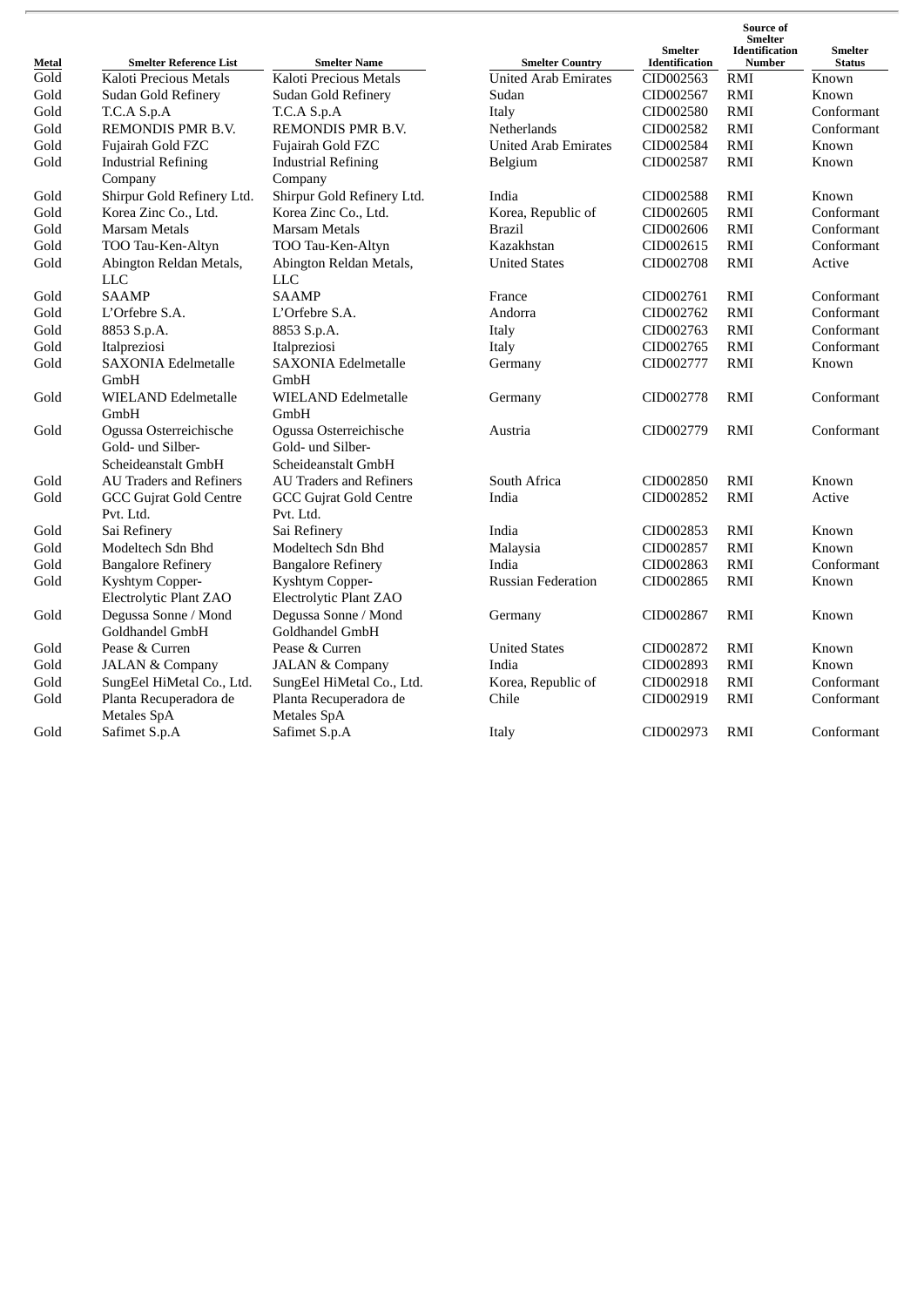| Metal              | <b>Smelter Reference List</b>                          | <b>Smelter Name</b>             | <b>Smelter Country</b>      | <b>Smelter</b><br><b>Identification</b> | Source of<br><b>Smelter</b><br><b>Identification</b><br><b>Number</b> | <b>Smelter</b><br><b>Status</b> |
|--------------------|--------------------------------------------------------|---------------------------------|-----------------------------|-----------------------------------------|-----------------------------------------------------------------------|---------------------------------|
| $\overline{G}$ old | <b>State Research Institute</b>                        | <b>State Research Institute</b> | Lithuania                   | CID003153                               | RMI                                                                   | Known                           |
|                    | <b>Center for Physical Sciences</b>                    | Center for Physical             |                             |                                         |                                                                       |                                 |
|                    | and Technology                                         | Sciences and Technology         |                             |                                         |                                                                       |                                 |
| Gold               | <b>African Gold Refinery</b>                           | <b>African Gold Refinery</b>    | Uganda                      | CID003185                               | <b>RMI</b>                                                            | Known                           |
| Gold               | <b>Gold Coast Refinery</b>                             | <b>Gold Coast Refinery</b>      | Ghana                       | CID003186                               | <b>RMI</b>                                                            | Known                           |
| Gold               | NH Recytech Company                                    | NH Recytech Company             | Korea, Republic of          | CID003189                               | <b>RMI</b>                                                            | Conformant                      |
| Gold               | QG Refining, LLC                                       | QG Refining, LLC                | <b>United States</b>        | CID003324                               | <b>RMI</b>                                                            | Known                           |
| Gold               | Dijllah Gold Refinery FZC                              | Dijllah Gold Refinery FZC       | <b>United Arab Emirates</b> | CID003348                               | <b>RMI</b>                                                            | Known                           |
| Gold               | CGR Metalloys Pvt Ltd.                                 | CGR Metalloys Pvt Ltd.          | India                       | CID003382                               | <b>RMI</b>                                                            | Known                           |
| Gold               | Sovereign Metals                                       | Sovereign Metals                | India                       | CID003383                               | <b>RMI</b>                                                            | Known                           |
| Gold               | C.I Metales Procesados                                 | C.I Metales Procesados          | Colombia                    | CID003421                               | <b>RMI</b>                                                            | Active                          |
|                    | <b>Industriales SAS</b>                                | <b>Industriales SAS</b>         |                             |                                         |                                                                       |                                 |
| Gold               | Eco-System Recycling Co.,                              | <b>Eco-System Recycling</b>     | Japan                       | CID003424                               | <b>RMI</b>                                                            | Conformant                      |
|                    | Ltd. North Plant                                       | Co., Ltd. North Plant           |                             |                                         |                                                                       |                                 |
| Gold               | Eco-System Recycling Co.,                              | <b>Eco-System Recycling</b>     | Japan                       | CID003425                               | <b>RMI</b>                                                            | Conformant                      |
|                    | Ltd. West Plant                                        | Co., Ltd. West Plant            |                             |                                         |                                                                       |                                 |
| Gold               | <b>Augmont Enterprises Private Augmont Enterprises</b> |                                 | India                       | CID003461                               | <b>RMI</b>                                                            | Active                          |
|                    | Limited                                                | Private Limited                 |                             |                                         |                                                                       |                                 |
| Gold               | Kundan Care Products Ltd.                              | Kundan Care Products Ltd.       | India                       | CID003463                               | <b>RMI</b>                                                            | Known                           |
| Gold               | <b>Emerald Jewel Industry</b>                          | Emerald Jewel Industry          | India                       | CID003487                               | <b>RMI</b>                                                            | Known                           |
|                    | India Limited (Unit 1)                                 | India Limited (Unit 1)          |                             |                                         |                                                                       |                                 |
| Gold               | Emerald Jewel Industry                                 | Emerald Jewel Industry          | India                       | CID003488                               | <b>RMI</b>                                                            | Known                           |
|                    | India Limited (Unit 2)                                 | India Limited (Unit 2)          |                             |                                         |                                                                       |                                 |
| Gold               | <b>Emerald Jewel Industry</b>                          | Emerald Jewel Industry          | India                       | CID003489                               | <b>RMI</b>                                                            | Known                           |
|                    | India Limited (Unit 3)                                 | India Limited (Unit 3)          |                             |                                         |                                                                       |                                 |
| Gold               | Emerald Jewel Industry                                 | Emerald Jewel Industry          | India                       | CID003490                               | <b>RMI</b>                                                            | Known                           |
|                    | India Limited (Unit 4)                                 | India Limited (Unit 4)          |                             |                                         |                                                                       |                                 |
| Gold               | K.A. Rasmussen                                         | K.A. Rasmussen                  | Norway                      | CID003497                               | RMI                                                                   | Known                           |
| Gold               | <b>Alexy Metals</b>                                    | <b>Alexy Metals</b>             | <b>United States</b>        | CID003500                               | <b>RMI</b>                                                            | Active                          |
| Gold               | Sancus ZFS (L'Orfebre, SA)                             | Sancus ZFS (L'Orfebre,          | Colombia                    | CID003529                               | <b>RMI</b>                                                            | Active                          |
|                    |                                                        | SA)                             |                             |                                         |                                                                       |                                 |
| Gold               | Sellem Industries Ltd.                                 | Sellem Industries Ltd.          | Mauritania                  | CID003540                               | <b>RMI</b>                                                            | Known                           |
| Gold               | <b>MD</b> Overseas                                     | <b>MD</b> Overseas              | India                       | CID003548                               | RMI                                                                   | Known                           |
| Gold               | Metallix Refining Inc.                                 | Metallix Refining Inc.          | <b>United States</b>        | CID003557                               | <b>RMI</b>                                                            | Known                           |
| Gold               | <b>Metal Concentrators SA</b>                          | <b>Metal Concentrators SA</b>   | South Africa                | CID003575                               | <b>RMI</b>                                                            | Conformant                      |
|                    | (Pty) Ltd.                                             | (Pty) Ltd.                      |                             |                                         |                                                                       |                                 |
| Gold               | WEEEREFINING                                           | WEEEREFINING                    | France                      | CID003615                               | <b>RMI</b>                                                            | Active                          |
| Gold               | <b>Value Trading</b>                                   | <b>Value Trading</b>            | Belgium                     | CID003617                               | RMI                                                                   | Known                           |
|                    |                                                        |                                 |                             |                                         |                                                                       |                                 |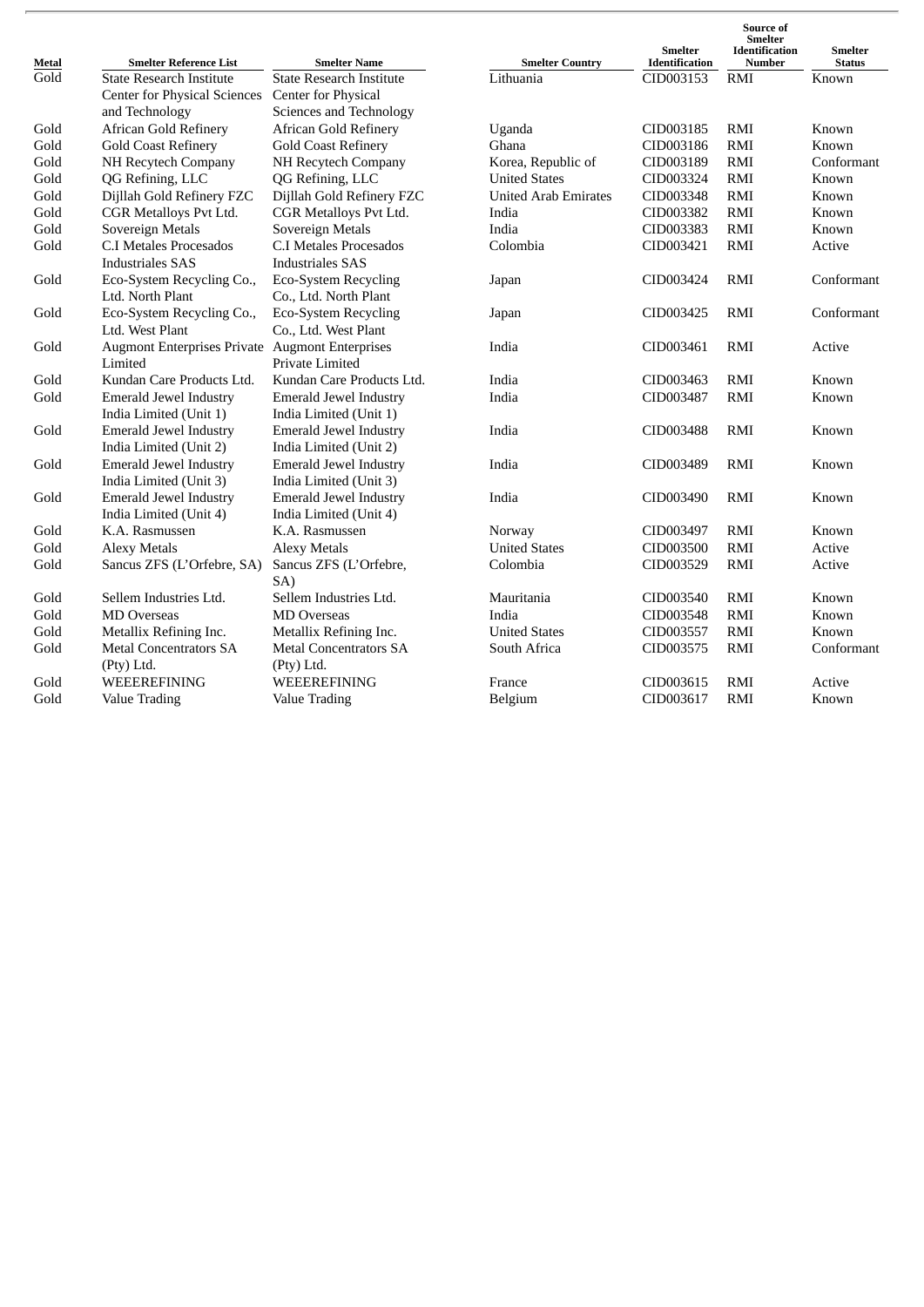| Metal    | <b>Smelter Reference List</b>                                    | <b>Smelter Name</b>                                      | <b>Smelter Country</b>    | <b>Smelter</b><br>Identification | Source of<br><b>Smelter</b><br><b>Identification</b><br>Number | <b>Smelter</b><br><b>Status</b> |
|----------|------------------------------------------------------------------|----------------------------------------------------------|---------------------------|----------------------------------|----------------------------------------------------------------|---------------------------------|
| Tantalum | Changsha South Tantalum<br>Niobium Co., Ltd.                     | Changsha South Tantalum<br>Niobium Co., Ltd.             | China                     | CID000211                        | RMI                                                            | Conformant                      |
| Tantalum | <b>Guangdong Rising Rare</b><br>Metals-EO Materials Ltd.         | <b>Guangdong Rising Rare</b><br>Metals-EO Materials Ltd. | China                     | CID000291                        | RMI                                                            | Conformant                      |
| Tantalum | Exotech Inc.                                                     | Exotech Inc.                                             | <b>United States</b>      | CID000456                        | RMI                                                            | Known                           |
| Tantalum | F&X Electro-Materials Ltd.                                       | F&X Electro-Materials<br>Ltd.                            | China                     | CID000460                        | RMI                                                            | Conformant                      |
| Tantalum | <b>XIMEI RESOURCES</b><br>(GUANGDONG) LIMITED                    | <b>XIMEI RESOURCES</b><br>(GUANGDONG)<br><b>LIMITED</b>  | China                     | CID000616                        | RMI                                                            | Conformant                      |
| Tantalum | JiuJiang JinXin Nonferrous<br>Metals Co., Ltd.                   | JiuJiang JinXin<br>Nonferrous Metals Co.,<br>Ltd.        | China                     | CID000914                        | RMI                                                            | Conformant                      |
| Tantalum | Jiujiang Tanbre Co., Ltd.                                        | Jiujiang Tanbre Co., Ltd.                                | China                     | CID000917                        | RMI                                                            | Conformant                      |
| Tantalum | <b>AMG</b> Brasil                                                | <b>AMG</b> Brasil                                        | <b>Brazil</b>             | CID001076                        | RMI                                                            | Conformant                      |
| Tantalum | Metallurgical Products India<br>Pvt., Ltd.                       | Metallurgical Products<br>India Pvt., Ltd.               | India                     | CID001163                        | RMI                                                            | Conformant                      |
| Tantalum | Mineracao Taboca S.A.                                            | Mineracao Taboca S.A.                                    | Brazil                    | CID001175                        | RMI                                                            | Conformant                      |
| Tantalum | Mitsui Mining and Smelting<br>Co., Ltd.                          | Mitsui Mining and<br>Smelting Co., Ltd.                  | Japan                     | CID001192                        | RMI                                                            | Conformant                      |
| Tantalum | <b>NPM Silmet AS</b>                                             | <b>NPM Silmet AS</b>                                     | Estonia                   | CID001200                        | RMI                                                            | Conformant                      |
| Tantalum | Ningxia Orient Tantalum<br>Industry Co., Ltd.                    | Ningxia Orient Tantalum<br>Industry Co., Ltd.            | China                     | CID001277                        | RMI                                                            | Conformant                      |
| Tantalum | <b>QuantumClean</b>                                              | QuantumClean                                             | <b>United States</b>      | CID001508                        | RMI                                                            | Conformant                      |
| Tantalum | Yanling Jincheng<br>Tantalum & Niobium Co.,<br>Ltd.              | Yanling Jincheng<br>Tantalum & Niobium Co.,<br>Ltd.      | China                     | CID001522                        | RMI                                                            | Conformant                      |
| Tantalum | Solikamsk Magnesium<br>Works OAO                                 | Solikamsk Magnesium<br>Works OAO                         | <b>Russian Federation</b> | CID001769                        | RMI                                                            | Conformant                      |
| Tantalum | Taki Chemical Co., Ltd.                                          | Taki Chemical Co., Ltd.                                  | Japan                     | CID001869                        | RMI                                                            | Conformant                      |
| Tantalum | <b>Telex Metals</b>                                              | <b>Telex Metals</b>                                      | <b>United States</b>      | CID001891                        | RMI                                                            | Conformant                      |
| Tantalum | Ulba Metallurgical Plant<br><b>JSC</b>                           | Ulba Metallurgical Plant<br><b>JSC</b>                   | Kazakhstan                | CID001969                        | RMI                                                            | Conformant                      |
| Tantalum | Hengyang King Xing Lifeng<br>New Materials Co., Ltd.             | Hengyang King Xing<br>Lifeng New Materials Co.,<br>Ltd.  | China                     | CID002492                        | RMI                                                            | Conformant                      |
| Tantalum | D Block Metals, LLC                                              | D Block Metals, LLC                                      | <b>United States</b>      | CID002504                        | RMI                                                            | Conformant                      |
| Tantalum | FIR Metals & Resource Ltd.                                       | FIR Metals & Resource<br>Ltd.                            | China                     | CID002505                        | RMI                                                            | Conformant                      |
| Tantalum | Jiujiang Zhongao<br>Tantalum & Niobium Co.,<br>Ltd.              | Jiujiang Zhongao<br>Tantalum & Niobium Co.,<br>Ltd.      | China                     | CID002506                        | RMI                                                            | Conformant                      |
| Tantalum | XinXing Haorong Electronic XinXing Haorong<br>Material Co., Ltd. | Electronic Material Co.,<br>Ltd.                         | China                     | CID002508                        | RMI                                                            | Conformant                      |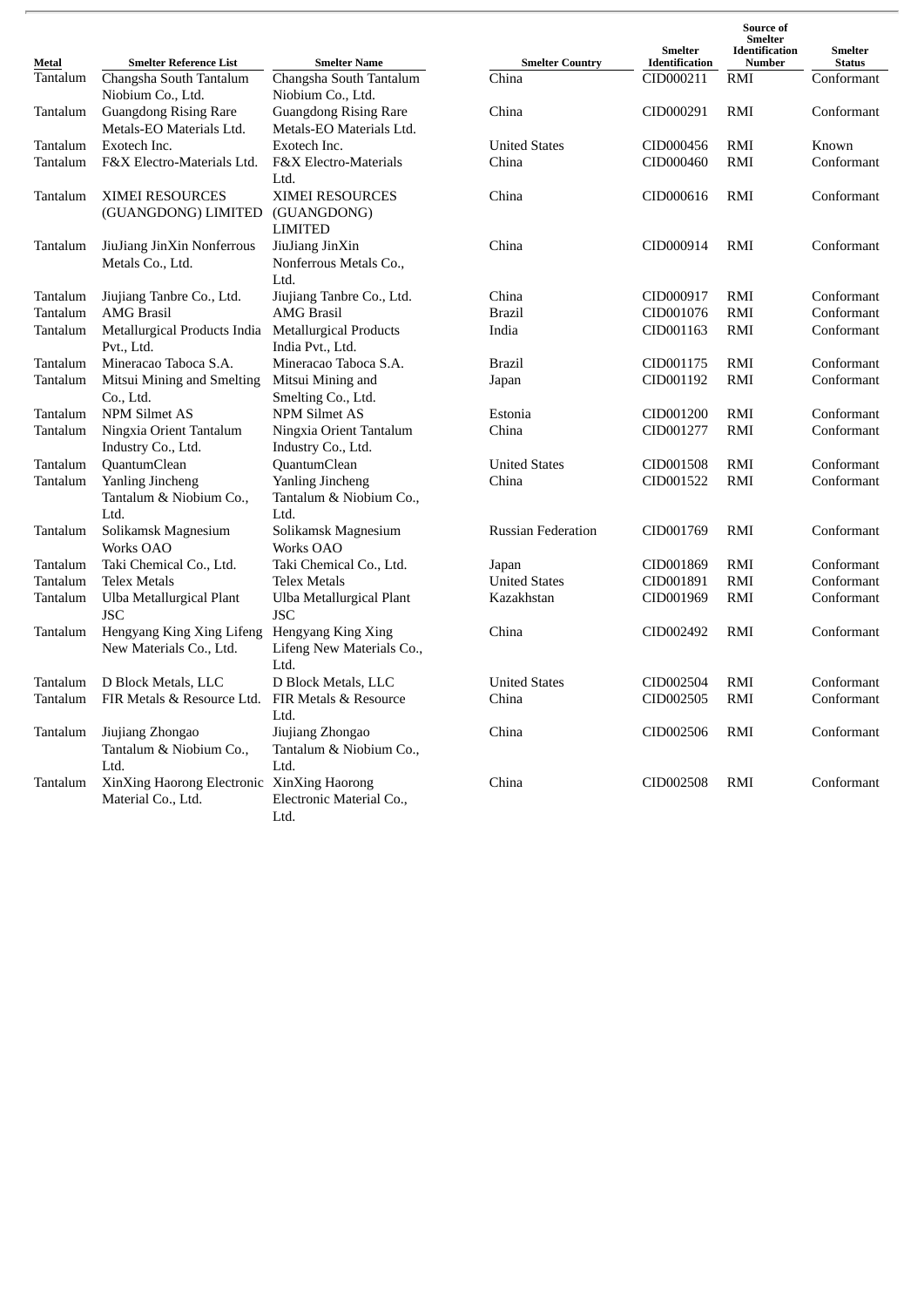| Metal    | <b>Smelter Reference List</b>                           | <b>Smelter Name</b>                                     | <b>Smelter Country</b> | <b>Smelter</b><br>Identification | Source of<br>Smelter<br><b>Identification</b><br><b>Number</b> | <b>Smelter</b><br><b>Status</b> |
|----------|---------------------------------------------------------|---------------------------------------------------------|------------------------|----------------------------------|----------------------------------------------------------------|---------------------------------|
| Tantalum | Jiangxi Dinghai Tantalum & Jiangxi Dinghai              |                                                         | China                  | CID002512                        | RMI                                                            | Conformant                      |
|          | Niobium Co., Ltd.                                       | Tantalum & Niobium Co.,<br>Ltd.                         |                        |                                  |                                                                |                                 |
| Tantalum | KEMET de Mexico                                         | <b>KEMET</b> de Mexico                                  | Mexico                 | CID002539                        | RMI                                                            | Conformant                      |
| Tantalum | TANIOBIS Co., Ltd.                                      | TANIOBIS Co., Ltd.                                      | Thailand               | CID002544                        | RMI                                                            | Conformant                      |
| Tantalum | <b>TANIOBIS GmbH</b>                                    | <b>TANIOBIS GmbH</b>                                    | Germany                | CID002545                        | RMI                                                            | Conformant                      |
| Tantalum | H.C. Starck Hermsdorf                                   | H.C. Starck Hermsdorf                                   | Germany                | CID002547                        | RMI                                                            | Conformant                      |
|          | GmbH                                                    | GmbH                                                    |                        |                                  |                                                                |                                 |
| Tantalum | H.C. Starck Inc.                                        | H.C. Starck Inc.                                        | <b>United States</b>   | CID002548                        | RMI                                                            | Conformant                      |
| Tantalum | TANIOBIS Japan Co., Ltd.                                | TANIOBIS Japan Co., Ltd.                                | Japan                  | CID002549                        | RMI                                                            | Conformant                      |
| Tantalum | <b>TANIOBIS Smelting</b>                                | <b>TANIOBIS Smelting</b>                                | Germany                | CID002550                        | RMI                                                            | Conformant                      |
|          | GmbH & Co. KG                                           | GmbH & Co. KG                                           |                        |                                  |                                                                |                                 |
| Tantalum | Global Advanced Metals<br>Boyertown                     | Global Advanced Metals<br>Boyertown                     | <b>United States</b>   | CID002557                        | RMI                                                            | Conformant                      |
| Tantalum | Global Advanced Metals<br>Aizu                          | Global Advanced Metals<br>Aizu                          | Japan                  | CID002558                        | RMI                                                            | Conformant                      |
| Tantalum | Resind Industria e Comercio Resind Industria e<br>Ltda. | Comercio Ltda.                                          | Brazil                 | CID002707                        | RMI                                                            | Conformant                      |
| Tantalum | Jiangxi Tuohong New Raw<br>Material                     | Jiangxi Tuohong New Raw<br>Material                     | China                  | CID002842                        | RMI                                                            | Conformant                      |
| Tantalum | RFH Yancheng Jinye New<br>Material Technology Co.,      | RFH Yancheng Jinye New<br>Material Technology Co.,      | China                  | CID003583                        | RMI                                                            | Conformant                      |
|          | Ltd.                                                    | Ltd.                                                    |                        |                                  |                                                                |                                 |
| Tin      | Chenzhou Yunxiang Mining<br>and Metallurgy Co., Ltd.    | Chenzhou Yunxiang<br>Mining and Metallurgy<br>Co., Ltd. | China                  | CID000228                        | RMI                                                            | Conformant                      |
| Tin      | Alpha                                                   | Alpha                                                   | <b>United States</b>   | CID000292                        | RMI                                                            | Conformant                      |
| Tin      | PT Aries Kencana Sejahtera                              | PT Aries Kencana<br>Sejahtera                           | Indonesia              | CID000309                        | RMI                                                            | Active                          |
| Tin      | Dowa                                                    | Dowa                                                    | Japan                  | CID000402                        | RMI                                                            | Conformant                      |
| Tin      | <b>EM Vinto</b>                                         | <b>EM Vinto</b>                                         | <b>Bolivia</b>         | CID000438                        | RMI                                                            | Conformant                      |
| Tin      | Estanho de Rondonia S.A.                                | Estanho de Rondonia S.A.                                | <b>Brazil</b>          | CID000448                        | RMI                                                            | Conformant                      |
| Tin      | <b>Fenix Metals</b>                                     | <b>Fenix Metals</b>                                     | Poland                 | CID000468                        | RMI                                                            | Conformant                      |
| Tin      | Gejiu Non-Ferrous Metal                                 | Gejiu Non-Ferrous Metal                                 | China                  | CID000538                        | RMI                                                            | Conformant                      |
|          | Processing Co., Ltd.                                    | Processing Co., Ltd.                                    |                        |                                  |                                                                |                                 |
| Tin      | Gejiu Zili Mining And                                   | Gejiu Zili Mining And                                   | China                  | CID000555                        | RMI                                                            | Conformant                      |
|          | Metallurgy Co., Ltd.                                    | Metallurgy Co., Ltd.                                    |                        |                                  |                                                                |                                 |
| Tin      | Gejiu Kai Meng Industry<br>and Trade LLC                | Gejiu Kai Meng Industry<br>and Trade LLC                | China                  | CID000942                        | RMI                                                            | Known                           |
| Tin      | China Tin Group Co., Ltd.                               | China Tin Group Co., Ltd.                               | China                  | CID001070                        | RMI                                                            | Conformant                      |
| Tin      | Malaysia Smelting<br>Corporation (MSC)                  | Malaysia Smelting<br>Corporation (MSC)                  | Malaysia               | CID001105                        | RMI                                                            | Conformant                      |
| Tin      | Metallic Resources, Inc.                                | Metallic Resources, Inc.                                | <b>United States</b>   | CID001142                        | RMI                                                            | Conformant                      |
| Tin      | Mineracao Taboca S.A.                                   | Mineracao Taboca S.A.                                   | Brazil                 | CID001173                        | RMI                                                            | Conformant                      |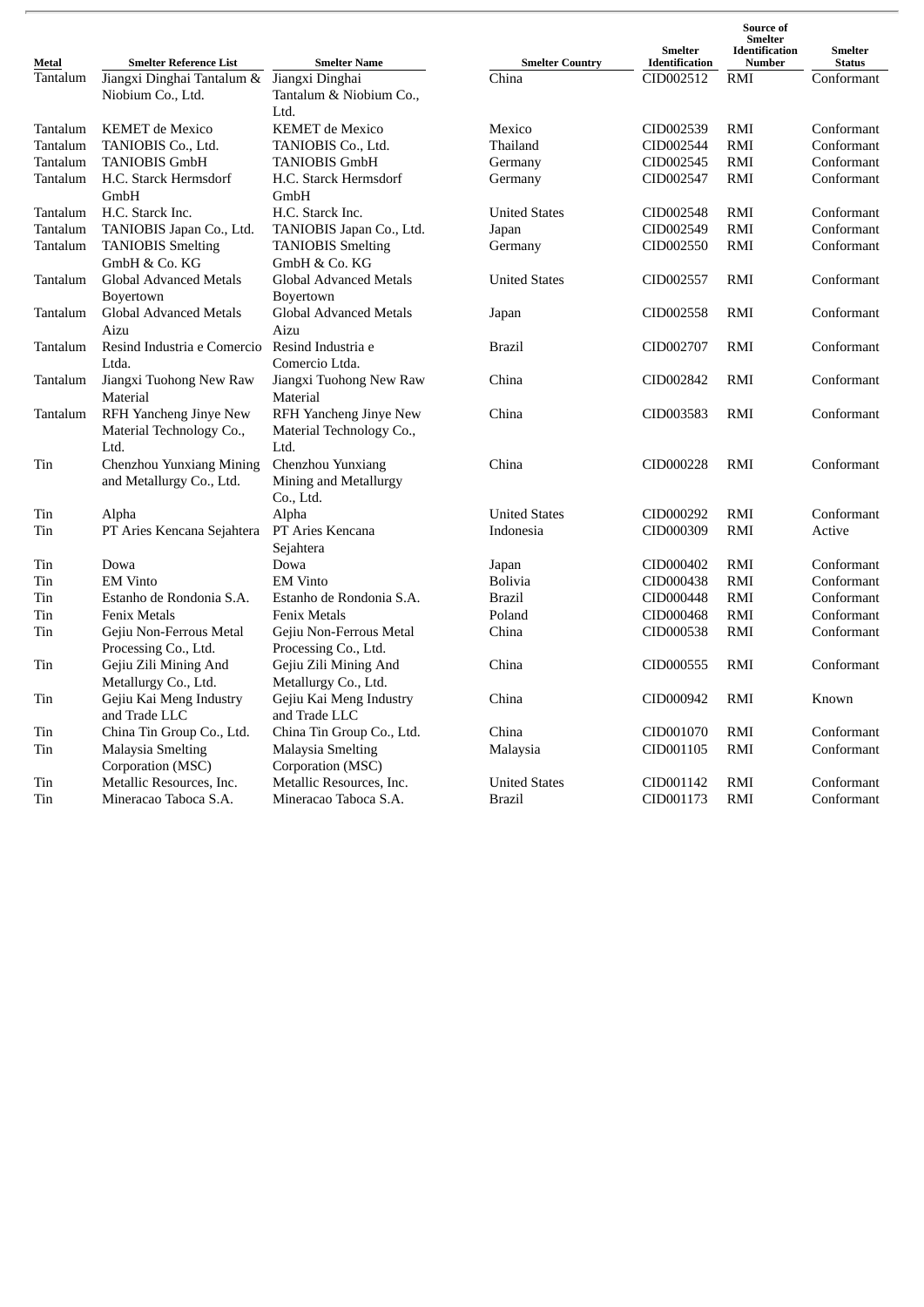| Metal | <b>Smelter Reference List</b>   | <b>Smelter Name</b>             | <b>Smelter Country</b>    | <b>Smelter</b><br><b>Identification</b> | Source of<br>Smelter<br><b>Identification</b><br>Number | <b>Smelter</b><br><b>Status</b> |
|-------|---------------------------------|---------------------------------|---------------------------|-----------------------------------------|---------------------------------------------------------|---------------------------------|
| Tin   | Minsur                          | Minsur                          | Peru                      | CID001182                               | <b>RMI</b>                                              | Conformant                      |
| Tin   | Mitsubishi Materials            | Mitsubishi Materials            | Japan                     | CID001191                               | <b>RMI</b>                                              | Conformant                      |
|       | Corporation                     | Corporation                     |                           |                                         |                                                         |                                 |
| Tin   | Jiangxi New Nanshan             | Jiangxi New Nanshan             | China                     | CID001231                               | <b>RMI</b>                                              | Conformant                      |
|       | Technology Ltd.                 | Technology Ltd.                 |                           |                                         |                                                         |                                 |
| Tin   | <b>Novosibirsk Processing</b>   | Novosibirsk Processing          | <b>Russian Federation</b> | CID001305                               | RMI                                                     | Conformant                      |
|       | Plant Ltd.                      | Plant Ltd.                      |                           |                                         |                                                         |                                 |
| Tin   | O.M. Manufacturing              | O.M. Manufacturing              | Thailand                  | CID001314                               | RMI                                                     | Conformant                      |
|       | (Thailand) Co., Ltd.            | (Thailand) Co., Ltd.            |                           |                                         |                                                         |                                 |
| Tin   | <b>Operaciones Metalurgicas</b> | <b>Operaciones Metalurgicas</b> | Bolivia                   | CID001337                               | RMI                                                     | Conformant                      |
|       | S.A.                            | S.A.                            |                           |                                         |                                                         |                                 |
| Tin   | PT Artha Cipta Langgeng         | PT Artha Cipta Langgeng         | Indonesia                 | CID001399                               | <b>RMI</b>                                              | Conformant                      |
| Tin   | PT Babel Inti Perkasa           | PT Babel Inti Perkasa           | <b>Indonesia</b>          | CID001402                               | RMI                                                     | Conformant                      |
| Tin   | PT Babel Surya Alam             | PT Babel Surya Alam             | Indonesia                 | CID001406                               | <b>RMI</b>                                              | Conformant                      |
|       | Lestari                         | Lestari                         |                           |                                         |                                                         |                                 |
| Tin   | PT Belitung Industri            | PT Belitung Industri            | Indonesia                 | CID001421                               | <b>RMI</b>                                              | Known                           |
|       | Sejahtera                       | Sejahtera                       |                           |                                         |                                                         |                                 |
| Tin   | PT Bukit Timah                  | PT Bukit Timah                  | Indonesia                 | CID001428                               | RMI                                                     | Conformant                      |
| Tin   | PT Mitra Stania Prima           | PT Mitra Stania Prima           | Indonesia                 | CID001453                               | RMI                                                     | Conformant                      |
| Tin   | PT Panca Mega Persada           | PT Panca Mega Persada           | Indonesia                 | CID001457                               | <b>RMI</b>                                              | Known                           |
| Tin   | PT Prima Timah Utama            | PT Prima Timah Utama            | Indonesia                 | CID001458                               | RMI                                                     | Conformant                      |
| Tin   | PT Refined Bangka Tin           | PT Refined Bangka Tin           | Indonesia                 | CID001460                               | <b>RMI</b>                                              | Conformant                      |
| Tin   | PT Sariwiguna Binasentosa       | PT Sariwiguna                   | Indonesia                 | CID001463                               | <b>RMI</b>                                              | Conformant                      |
|       |                                 | <b>Binasentosa</b>              |                           |                                         |                                                         |                                 |
| Tin   | PT Stanindo Inti Perkasa        | PT Stanindo Inti Perkasa        | Indonesia                 | CID001468                               | RMI                                                     | Conformant                      |
| Tin   | PT Timah Tbk Kundur             | PT Timah Tbk Kundur             | Indonesia                 | CID001477                               | RMI                                                     | Conformant                      |
| Tin   | PT Timah Tbk Mentok             | PT Timah Tbk Mentok             | Indonesia                 | CID001482                               | RMI                                                     | Conformant                      |
| Tin   | PT Timah Nusantara              | PT Timah Nusantara              | Indonesia                 | CID001486                               | <b>RMI</b>                                              | Active                          |
| Tin   | PT Tinindo Inter Nusa           | PT Tinindo Inter Nusa           | Indonesia                 | CID001490                               | <b>RMI</b>                                              | Conformant                      |
| Tin   | PT Tommy Utama                  | PT Tommy Utama                  | Indonesia                 | CID001493                               | <b>RMI</b>                                              | Known                           |
| Tin   | Rui Da Hung                     | Rui Da Hung                     | Taiwan                    | CID001539                               | RMI                                                     | Conformant                      |
| Tin   | Soft Metais Ltda.               | Soft Metais Ltda.               | <b>Brazil</b>             | CID001758                               | RMI                                                     | Conformant                      |
| Tin   | Thaisarco                       | Thaisarco                       | Thailand                  | CID001898                               | <b>RMI</b>                                              | Conformant                      |
| Tin   | Gejiu Yunxin Nonferrous         | Gejiu Yunxin Nonferrous         | China                     | CID001908                               | <b>RMI</b>                                              | Conformant                      |
|       | Electrolysis Co., Ltd.          | Electrolysis Co., Ltd.          |                           |                                         |                                                         |                                 |
| Tin   | VQB Mineral and Trading         | VQB Mineral and Trading         | Viet Nam                  | CID002015                               | RMI                                                     | Known                           |
|       | Group JSC                       | Group JSC                       |                           |                                         |                                                         |                                 |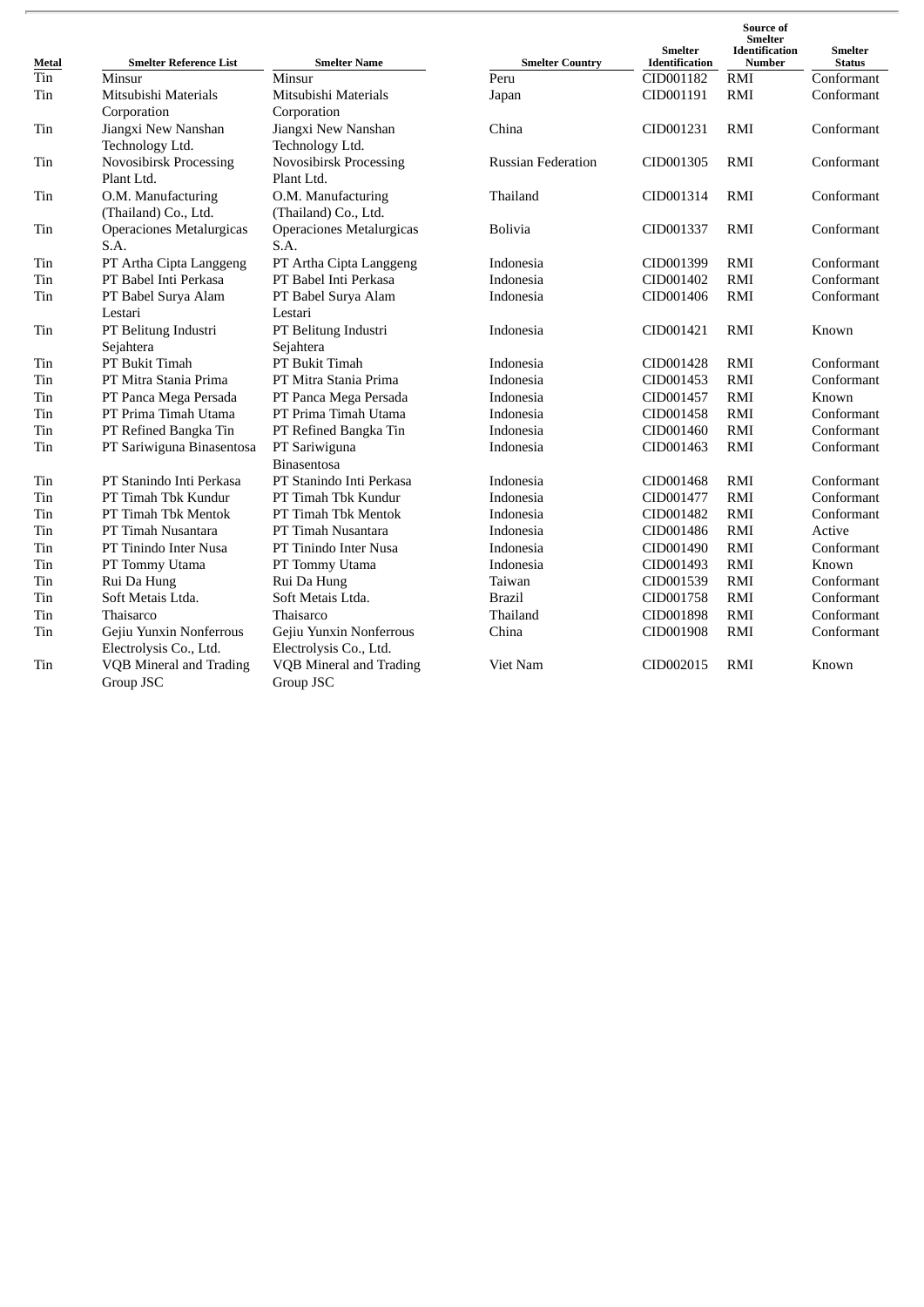| Metal | <b>Smelter Reference List</b>                       | <b>Smelter Name</b>                                 | <b>Smelter Country</b> | <b>Smelter</b><br><b>Identification</b> | Source of<br>Smelter<br><b>Identification</b><br><b>Number</b> | <b>Smelter</b><br><b>Status</b> |
|-------|-----------------------------------------------------|-----------------------------------------------------|------------------------|-----------------------------------------|----------------------------------------------------------------|---------------------------------|
| Tin   | White Solder Metalurgia e                           | White Solder Metalurgia e                           | <b>Brazil</b>          | CID002036                               | RMI                                                            | Conformant                      |
|       | Mineracao Ltda.                                     | Mineracao Ltda.                                     |                        |                                         |                                                                |                                 |
| Tin   | Yunnan Chengfeng<br>Non-ferrous Metals Co.,<br>Ltd. | Yunnan Chengfeng<br>Non-ferrous Metals Co.,<br>Ltd. | China                  | CID002158                               | RMI                                                            | Conformant                      |
| Tin   | Yunnan Tin Company                                  | Yunnan Tin Company                                  | China                  | CID002180                               | RMI                                                            | Conformant                      |
|       | Limited                                             | Limited                                             |                        |                                         |                                                                |                                 |
| Tin   | CV Venus Inti Perkasa                               | CV Venus Inti Perkasa                               | Indonesia              | CID002455                               | RMI                                                            | Active                          |
| Tin   | Magnu's Minerais Metais e                           | Magnu's Minerais Metais                             | <b>Brazil</b>          | CID002468                               | RMI                                                            | Conformant                      |
|       | Ligas Ltda.                                         | e Ligas Ltda.                                       |                        |                                         |                                                                |                                 |
| Tin   | PT Tirus Putra Mandiri                              | PT Tirus Putra Mandiri                              | Indonesia              | CID002478                               | RMI                                                            | Known                           |
| Tin   | Melt Metais e Ligas S.A.                            | Melt Metais e Ligas S.A.                            | <b>Brazil</b>          | CID002500                               | RMI                                                            | Known                           |
| Tin   | PT ATD Makmur Mandiri                               | PT ATD Makmur Mandiri                               | Indonesia              | CID002503                               | RMI                                                            | Conformant                      |
|       | Jaya                                                | Jaya                                                |                        |                                         |                                                                |                                 |
| Tin   | O.M. Manufacturing                                  | O.M. Manufacturing                                  | Philippines            | CID002517                               | RMI                                                            | Conformant                      |
|       | Philippines, Inc.                                   | Philippines, Inc.                                   |                        |                                         |                                                                |                                 |
| Tin   | Electro-Mechanical Facility                         | Electro-Mechanical                                  | Viet Nam               | CID002572                               | <b>RMI</b>                                                     | Known                           |
|       | of the Cao Bang Minerals &                          | Facility of the Cao Bang                            |                        |                                         |                                                                |                                 |
|       | <b>Metallurgy Joint Stock</b>                       | Minerals & Metallurgy                               |                        |                                         |                                                                |                                 |
|       | Company                                             | Joint Stock Company                                 |                        |                                         |                                                                |                                 |
| Tin   | Nghe Tinh Non-Ferrous                               | Nghe Tinh Non-Ferrous                               | Viet Nam               | CID002573                               | RMI                                                            | Known                           |
|       | <b>Metals Joint Stock Company</b>                   | <b>Metals Joint Stock</b>                           |                        |                                         |                                                                |                                 |
|       |                                                     | Company                                             |                        |                                         |                                                                |                                 |
| Tin   | Tuyen Quang Non-Ferrous                             | Tuyen Quang Non-Ferrous                             | Viet Nam               | CID002574                               | RMI                                                            | Known                           |
|       | <b>Metals Joint Stock Company</b>                   | <b>Metals Joint Stock</b>                           |                        |                                         |                                                                |                                 |
|       |                                                     | Company                                             |                        |                                         |                                                                |                                 |
| Tin   | PT Cipta Persada Mulia                              | PT Cipta Persada Mulia                              | Indonesia              | CID002696                               | <b>RMI</b>                                                     | Conformant                      |
| Tin   | An Vinh Joint Stock Mineral An Vinh Joint Stock     |                                                     | Viet Nam               | CID002703                               | RMI                                                            | Known                           |
|       | Processing Company                                  | <b>Mineral Processing</b>                           |                        |                                         |                                                                |                                 |
|       |                                                     | Company                                             |                        |                                         |                                                                |                                 |
| Tin   | Resind Industria e Comercio                         | Resind Industria e                                  | Brazil                 | CID002706                               | RMI                                                            | Conformant                      |
|       | Ltda.                                               | Comercio Ltda.                                      |                        |                                         |                                                                |                                 |
| Tin   | Super Ligas                                         | Super Ligas                                         | <b>Brazil</b>          | CID002756                               | RMI                                                            | Active                          |
| Tin   | Metallo Belgium N.V.                                | Metallo Belgium N.V.                                | Belgium                | CID002773                               | RMI                                                            | Conformant                      |
| Tin   | Metallo Spain S.L.U.                                | Metallo Spain S.L.U.                                | Spain                  | CID002774                               | <b>RMI</b>                                                     | Conformant                      |
| Tin   | PT Sukses Inti Makmur                               | PT Sukses Inti Makmur                               | Indonesia              | CID002816                               | <b>RMI</b>                                                     | Active                          |
| Tin   | Thai Nguyen Mining and                              | Thai Nguyen Mining and                              | Viet Nam               | CID002834                               | RMI                                                            | Conformant                      |
|       | Metallurgy Co., Ltd.                                | Metallurgy Co., Ltd.                                |                        |                                         |                                                                |                                 |
| Tin   | PT Menara Cipta Mulia                               | PT Menara Cipta Mulia                               | Indonesia              | CID002835                               | RMI                                                            | Conformant                      |
|       |                                                     |                                                     |                        |                                         |                                                                |                                 |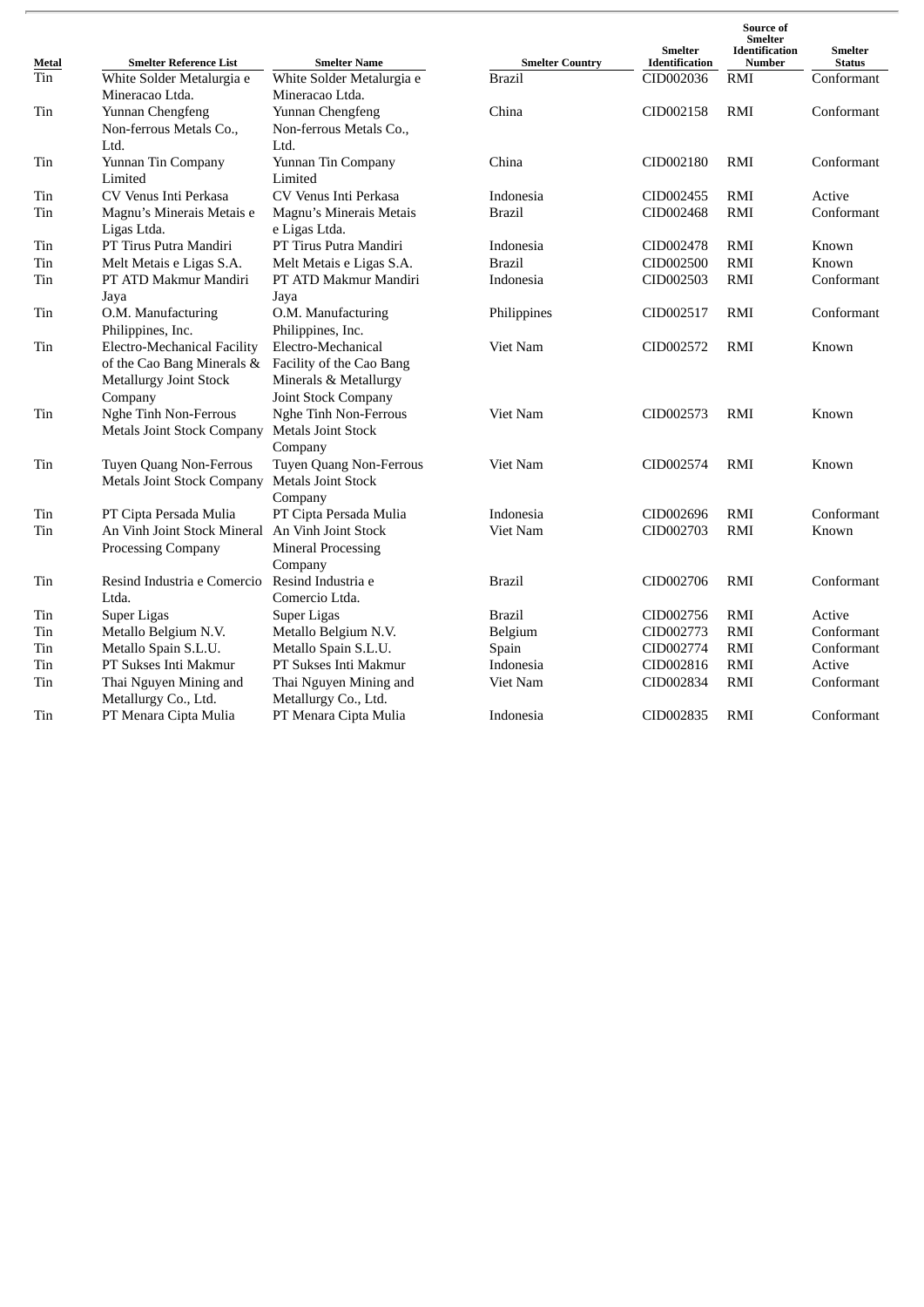| Metal    | <b>Smelter Reference List</b>    | <b>Smelter Name</b>             | <b>Smelter Country</b> | <b>Smelter</b><br><b>Identification</b> | Source of<br><b>Smelter</b><br>Identification<br>Number | <b>Smelter</b><br><b>Status</b> |
|----------|----------------------------------|---------------------------------|------------------------|-----------------------------------------|---------------------------------------------------------|---------------------------------|
| Tin      | HuiChang Hill Tin Industry       | HuiChang Hill Tin               | China                  | CID002844                               | RMI                                                     | Conformant                      |
|          | Co., Ltd.                        | Industry Co., Ltd.              |                        |                                         |                                                         |                                 |
| Tin      | Modeltech Sdn Bhd                | Modeltech Sdn Bhd               | Malaysia               | CID002858                               | RMI                                                     | Known                           |
| Tin      | Guangdong Hanhe                  | Guangdong Hanhe                 | China                  | CID003116                               | RMI                                                     | Conformant                      |
|          | Non-Ferrous Metal Co., Ltd.      | Non-Ferrous Metal Co.,          |                        |                                         |                                                         |                                 |
|          |                                  | Ltd.                            |                        |                                         |                                                         |                                 |
| Tin      | Chifeng Dajingzi Tin             | Chifeng Dajingzi Tin            | China                  | CID003190                               | RMI                                                     | Conformant                      |
|          | Industry Co., Ltd.               | Industry Co., Ltd.              |                        |                                         |                                                         |                                 |
| Tin      | PT Bangka Serumpun               | PT Bangka Serumpun              | Indonesia              | CID003205                               | RMI                                                     | Conformant                      |
| Tin      | Pongpipat Company Limited        | Pongpipat Company               | Myanmar                | CID003208                               | RMI                                                     | Known                           |
|          |                                  | Limited                         |                        |                                         |                                                         |                                 |
| Tin      | Tin Technology & Refining        | Tin Technology &                | <b>United States</b>   | CID003325                               | RMI                                                     | Conformant                      |
|          |                                  | Refining                        |                        |                                         |                                                         |                                 |
| Tin      | Dongguan CiEXPO                  | Dongguan CiEXPO                 | China                  | CID003356                               | RMI                                                     | Known                           |
|          | <b>Environmental Engineering</b> | Environmental                   |                        |                                         |                                                         |                                 |
|          | Co., Ltd.                        | Engineering Co., Ltd.           |                        |                                         |                                                         |                                 |
| Tin      | Ma'anshan Weitai Tin Co.,        | Ma'anshan Weitai Tin Co.,       | China                  | CID003379                               | <b>RMI</b>                                              | Conformant                      |
|          | Ltd.                             | Ltd.                            |                        |                                         |                                                         |                                 |
| Tin      | PT Masbro Alam Stania            | PT Masbro Alam Stania           | Indonesia              | CID003380                               | RMI                                                     | Known                           |
| Tin      | PT Rajawali Rimba Perkasa        | PT Rajawali Rimba               | Indonesia              | CID003381                               | RMI                                                     | Conformant                      |
|          |                                  | Perkasa                         |                        |                                         |                                                         |                                 |
| Tin      | Luna Smelter, Ltd.               | Luna Smelter, Ltd.              | Rwanda                 | CID003387                               | RMI                                                     | Conformant                      |
| Tin      | Yunnan Yunfan Non-ferrous        | Yunnan Yunfan                   | China                  | CID003397                               | RMI                                                     | Known                           |
|          | Metals Co., Ltd.                 | Non-ferrous Metals Co.,         |                        |                                         |                                                         |                                 |
|          |                                  | Ltd.                            |                        |                                         |                                                         |                                 |
| Tin      | Precious Minerals and            | Precious Minerals and           | India                  | CID003409                               | RMI                                                     | Known                           |
|          | <b>Smelting Limited</b>          | <b>Smelting Limited</b>         |                        |                                         |                                                         |                                 |
| Tin      | Gejiu City Fuxiang Industry      | Gejiu City Fuxiang              | China                  | CID003410                               | <b>RMI</b>                                              | Known                           |
|          | and Trade Co., Ltd.              | Industry and Trade Co.,         |                        |                                         |                                                         |                                 |
|          |                                  | Ltd.                            |                        |                                         |                                                         |                                 |
| Tin      | PT Mitra Sukses Globalindo       | PT Mitra Sukses                 | Indonesia              | CID003449                               | RMI                                                     | Active                          |
|          |                                  | Globalindo                      |                        |                                         |                                                         |                                 |
| Tin      | CRM Fundicao De Metais E         | <b>CRM Fundicao De Metais</b>   | Brazil                 | CID003486                               | RMI                                                     | Active                          |
|          | Comercio De Equipamentos         | E Comercio De                   |                        |                                         |                                                         |                                 |
|          | Eletronicos Do Brasil Ltda       | <b>Equipamentos Eletronicos</b> |                        |                                         |                                                         |                                 |
|          |                                  | Do Brasil Ltda                  |                        |                                         |                                                         |                                 |
| Tin      | <b>CRM</b> Synergies             | <b>CRM</b> Synergies            | Spain                  | CID003524                               | RMI                                                     | Conformant                      |
| Tin      | Fabrica Auricchio Industria      | Fabrica Auricchio               | <b>Brazil</b>          | CID003582                               | RMI                                                     | Conformant                      |
|          | e Comercio Ltda.                 | Industria e Comercio Ltda.      |                        |                                         |                                                         |                                 |
| Tungsten | A.L.M.T. TUNGSTEN                | A.L.M.T. TUNGSTEN               | Japan                  | CID000004                               | RMI                                                     | Conformant                      |
|          | Corp.                            | Corp.                           |                        |                                         |                                                         |                                 |
| Tungsten | Kennametal Huntsville            | Kennametal Huntsville           | <b>United States</b>   | CID000105                               | RMI                                                     | Conformant                      |
| Tungsten | Guangdong Xianglu                | Guangdong Xianglu               | China                  | CID000218                               | RMI                                                     | Conformant                      |
|          | Tungsten Co., Ltd.               | Tungsten Co., Ltd.              |                        |                                         |                                                         |                                 |
| Tungsten | Chongyi Zhangyuan                | Chongyi Zhangyuan               | China                  | CID000258                               | RMI                                                     | Conformant                      |
|          | Tungsten Co., Ltd.               | Tungsten Co., Ltd.              |                        |                                         |                                                         |                                 |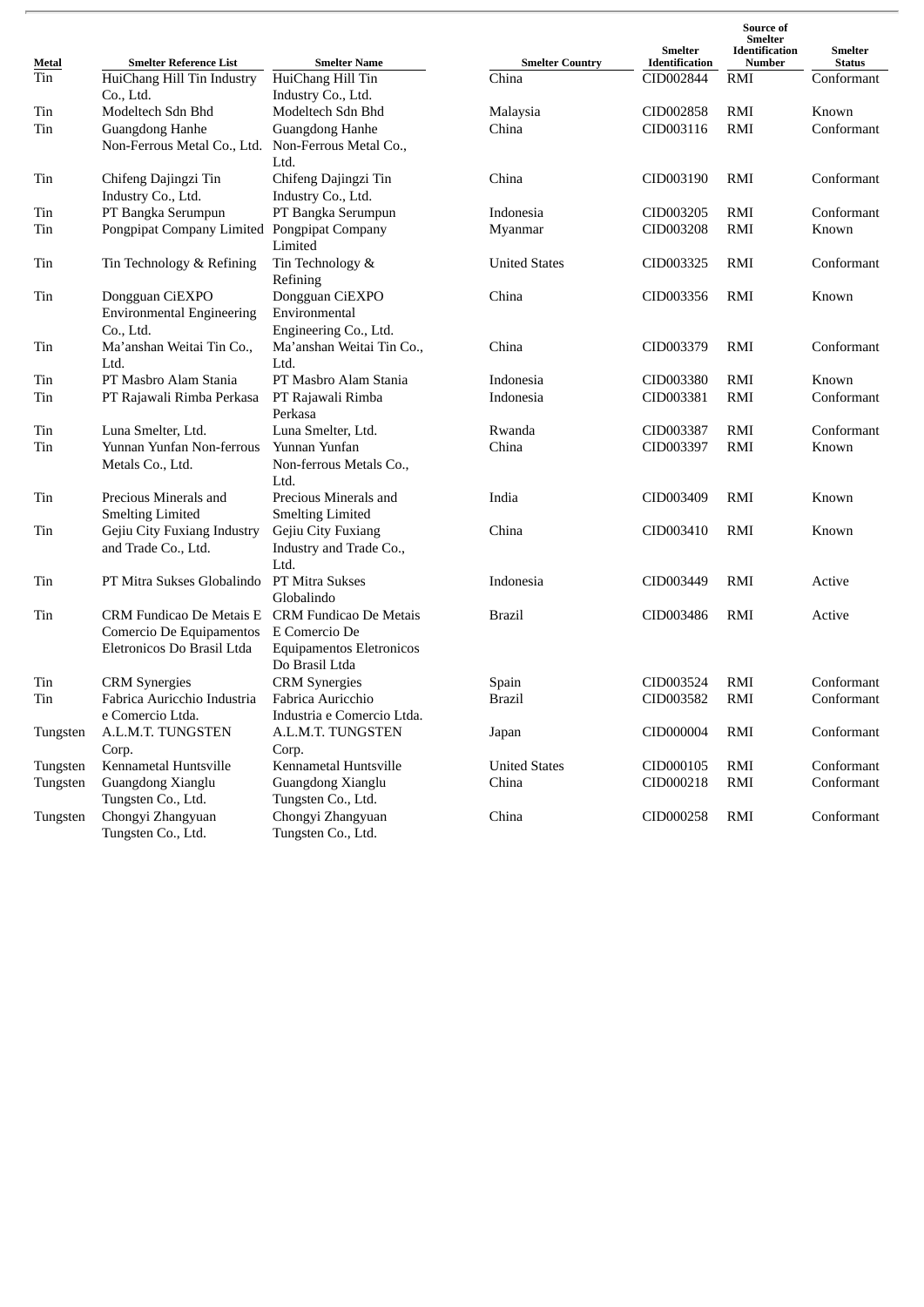| Metal    | <b>Smelter Reference List</b>                   | <b>Smelter Name</b>                             | <b>Smelter Country</b> | <b>Smelter</b><br>Identification | Source of<br>Smelter<br>Identification<br>Number | <b>Smelter</b><br><b>Status</b> |
|----------|-------------------------------------------------|-------------------------------------------------|------------------------|----------------------------------|--------------------------------------------------|---------------------------------|
| Tungsten | CNMC (Guangxi) PGMA                             | CNMC (Guangxi) PGMA                             | China                  | CID000281                        | RMI                                              | Known                           |
|          | Co., Ltd.                                       | Co., Ltd.                                       |                        |                                  |                                                  |                                 |
| Tungsten | Global Tungsten & Powders                       | Global Tungsten &                               | <b>United States</b>   | CID000568                        | RMI                                              | Conformant                      |
|          | Corp.                                           | Powders Corp.                                   |                        |                                  |                                                  |                                 |
| Tungsten | Hunan Chenzhou Mining                           | Hunan Chenzhou Mining                           | China                  | CID000766                        | RMI                                              | Conformant                      |
|          | Co., Ltd.<br>Hunan Chunchang                    | Co., Ltd.<br>Hunan Chunchang                    | China                  | CID000769                        | RMI                                              | Conformant                      |
| Tungsten | Nonferrous Metals Co., Ltd.                     | Nonferrous Metals Co.,<br>Ltd.                  |                        |                                  |                                                  |                                 |
|          | Japan New Metals Co., Ltd.                      | Japan New Metals Co.,                           | Japan                  | CID000825                        | RMI                                              | Conformant                      |
| Tungsten |                                                 | Ltd.                                            |                        |                                  |                                                  |                                 |
| Tungsten | Ganzhou Huaxing Tungsten                        | Ganzhou Huaxing                                 | China                  | CID000875                        | RMI                                              | Conformant                      |
|          | Products Co., Ltd.                              | Tungsten Products Co.,<br>Ltd.                  |                        |                                  |                                                  |                                 |
| Tungsten | Kennametal Fallon                               | Kennametal Fallon                               | <b>United States</b>   | CID000966                        | RMI                                              | Conformant                      |
| Tungsten | Wolfram Bergbau und                             | Wolfram Bergbau und                             | Austria                | CID002044                        | RMI                                              | Conformant                      |
|          | Hutten AG                                       | Hutten AG                                       |                        |                                  |                                                  |                                 |
| Tungsten | Xiamen Tungsten Co., Ltd.                       | Xiamen Tungsten Co., Ltd.                       | China                  | CID002082                        | RMI                                              | Conformant                      |
| Tungsten | Jiangxi Minmetals Gao'an                        | Jiangxi Minmetals Gao'an                        | China                  | CID002313                        | RMI                                              | Known                           |
|          | Non-ferrous Metals Co.,                         | Non-ferrous Metals Co.,                         |                        |                                  |                                                  |                                 |
|          | Ltd.                                            | Ltd.                                            |                        |                                  |                                                  |                                 |
| Tungsten | Ganzhou Jiangwu                                 | Ganzhou Jiangwu                                 | China                  | CID002315                        | RMI                                              | Conformant                      |
|          | Ferrotungsten Co., Ltd.                         | Ferrotungsten Co., Ltd.                         |                        |                                  |                                                  |                                 |
| Tungsten | Jiangxi Yaosheng Tungsten                       | Jiangxi Yaosheng                                | China                  | CID002316                        | RMI                                              | Conformant                      |
|          | Co., Ltd.                                       | Tungsten Co., Ltd.<br>Jiangxi Xinsheng Tungsten | China                  | CID002317                        | RMI                                              | Conformant                      |
| Tungsten | Jiangxi Xinsheng Tungsten<br>Industry Co., Ltd. | Industry Co., Ltd.                              |                        |                                  |                                                  |                                 |
| Tungsten | Jiangxi Tonggu Non-ferrous                      | Jiangxi Tonggu                                  | China                  | CID002318                        | RMI                                              | Conformant                      |
|          | Metallurgical & Chemical                        | Non-ferrous                                     |                        |                                  |                                                  |                                 |
|          | Co., Ltd.                                       | Metallurgical & Chemical                        |                        |                                  |                                                  |                                 |
|          |                                                 | Co., Ltd.                                       |                        |                                  |                                                  |                                 |
| Tungsten | Malipo Haiyu Tungsten Co.,                      | Malipo Haiyu Tungsten                           | China                  | CID002319                        | RMI                                              | Conformant                      |
|          | Ltd.                                            | Co., Ltd.                                       |                        |                                  |                                                  |                                 |
| Tungsten | Xiamen Tungsten (H.C.)                          | Xiamen Tungsten (H.C.)                          | China                  | CID002320                        | RMI                                              | Conformant                      |
|          | Co., Ltd.                                       | Co., Ltd.                                       |                        |                                  |                                                  |                                 |
| Tungsten | Jiangxi Gan Bei Tungsten                        | Jiangxi Gan Bei Tungsten                        | China                  | CID002321                        | RMI                                              | Conformant                      |
|          | Co., Ltd.                                       | Co., Ltd.                                       |                        |                                  |                                                  |                                 |
| Tungsten | Ganzhou Seadragon W &                           | Ganzhou Seadragon W &                           | China                  | CID002494                        | RMI                                              | Conformant                      |
|          | Mo Co., Ltd.                                    | Mo Co., Ltd.                                    |                        |                                  |                                                  |                                 |
| Tungsten | Asia Tungsten Products                          | Asia Tungsten Products                          | Viet Nam               | CID002502                        | RMI                                              | Conformant                      |
|          | Vietnam Ltd.                                    | Vietnam Ltd.                                    |                        |                                  |                                                  |                                 |
| Tungsten | Chenzhou Diamond                                | Chenzhou Diamond                                | China                  | CID002513                        | RMI                                              | Conformant                      |
|          | Tungsten Products Co., Ltd.                     | Tungsten Products Co.,                          |                        |                                  |                                                  |                                 |
|          |                                                 | Ltd.                                            |                        |                                  |                                                  |                                 |
| Tungsten | H.C. Starck Tungsten GmbH H.C. Starck Tungsten  | GmbH                                            | Germany                | CID002541                        | RMI                                              | Conformant                      |
| Tungsten | <b>TANIOBIS Smelting</b>                        | <b>TANIOBIS Smelting</b>                        | Germany                | CID002542                        | RMI                                              | Conformant                      |
|          | GmbH & Co. KG                                   | GmbH & Co. KG                                   |                        |                                  |                                                  |                                 |
| Tungsten | Masan High-Tech Materials                       | Masan High-Tech                                 | Viet Nam               | CID002543                        | RMI                                              | Conformant                      |
|          |                                                 | Materials                                       |                        |                                  |                                                  |                                 |